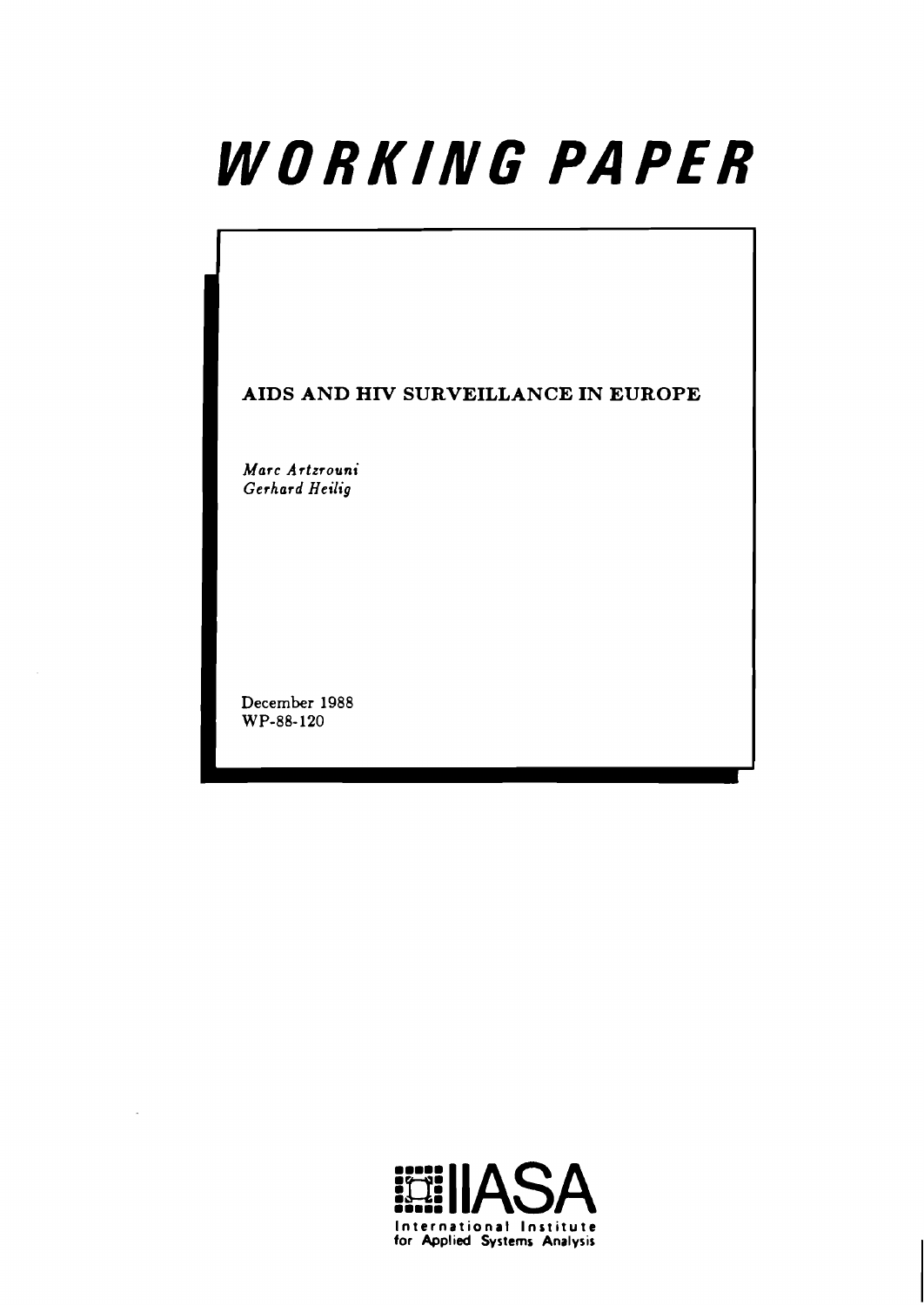# **AIDS AND HIV SURVEILLANCE IN EUROPE**

*Marc Artzrouni Gerhard Heilig* 

December 1988 WP-88-120

*Working Papers* are interim reports on work of the International Institute for Applied Systems Analysis and have received only limited review. Views or opinions expressed herein do not necessarily represent those of the Institute or of its National Member Organizations.

INTERNATIONAL INSTITUTE FOR APPLIED SYSTEMS ANALYSIS A-2361 Laxenburg, Austria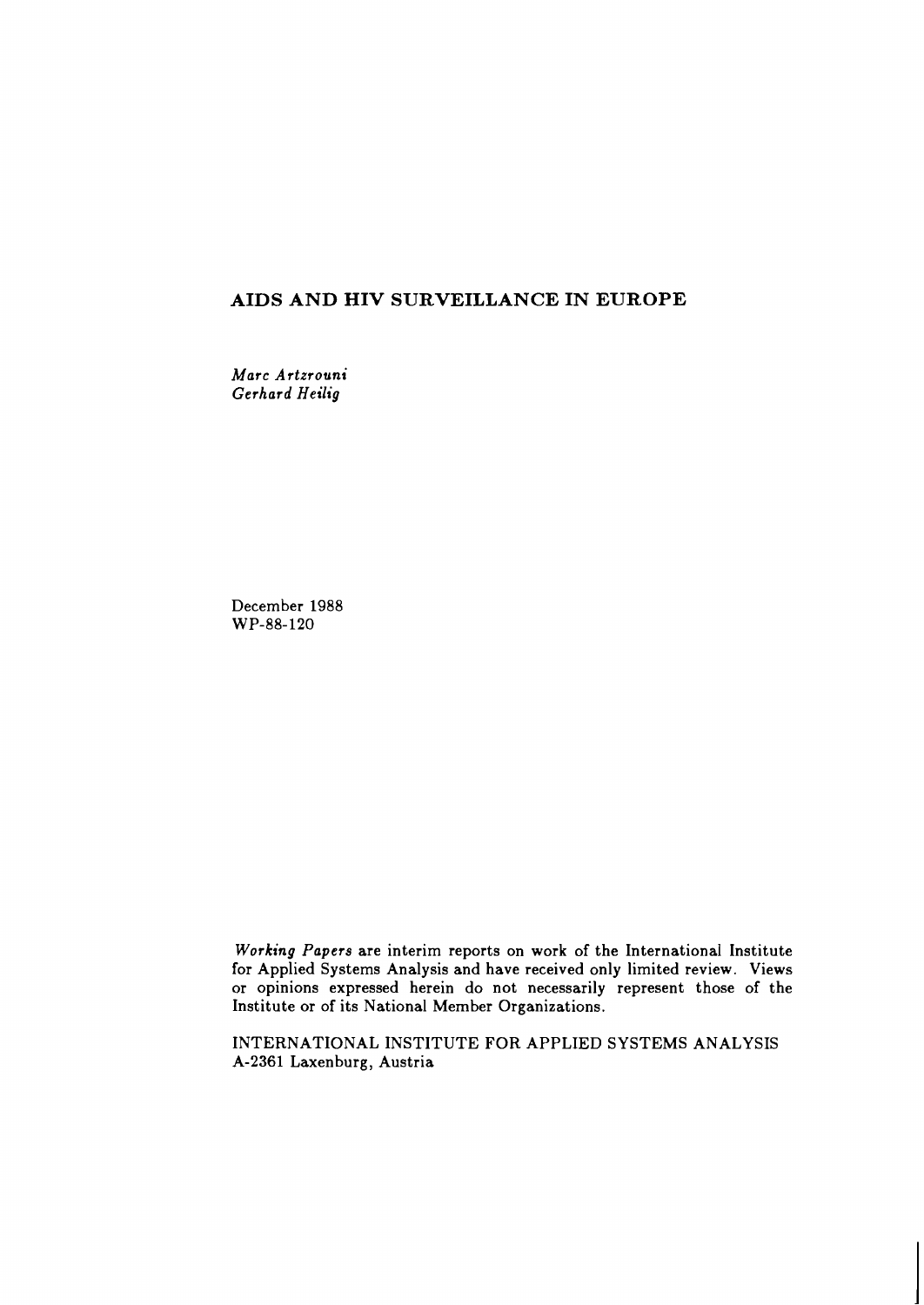## **ABSTRACT**

As of June 30, 1988, 14,299 European cases of acquired immunodeficiency syndrome (AIDS) had been reported to the World Health Organization; 81 percent of these cases were diagnosed in France, the Federal Republic of Germany, Italy, the United Kingdom and Spain. There were 7,689 homosexual or bisexual cases (54 percent); 3,218 (23 percent) were intravenous (IV) drug abusers; and 1,043 (7 percent) were heterosexuals who had had sexual intercourse with an infected individual. The epidemic started in the early 19809 among homosexuals and resident of African countries who came to Europe for treatment. AIDS started spreading later, in 1983 and 1984, to the IV drug abusing community in which the epidemic is now spreading faster than in any other group. Short term predictions show that by 1989 there may be 56,400 AIDS cases in the European Community alone. The World Health Organization estimates that there are approximately 480,000 persons in Europe infected with the human immunodeficiency virus (HIV), the causative agent of AIDS. The crucial factor concerning the future of the HIV epidemic remains the extent to which the virus will spread beyond the high-risk groups and into the population at large. It is certain however that given the long incubation period of AIDS and the large number of people who are known to be infected, Europe will live through a protracted epidemic that will last at least another decade or two.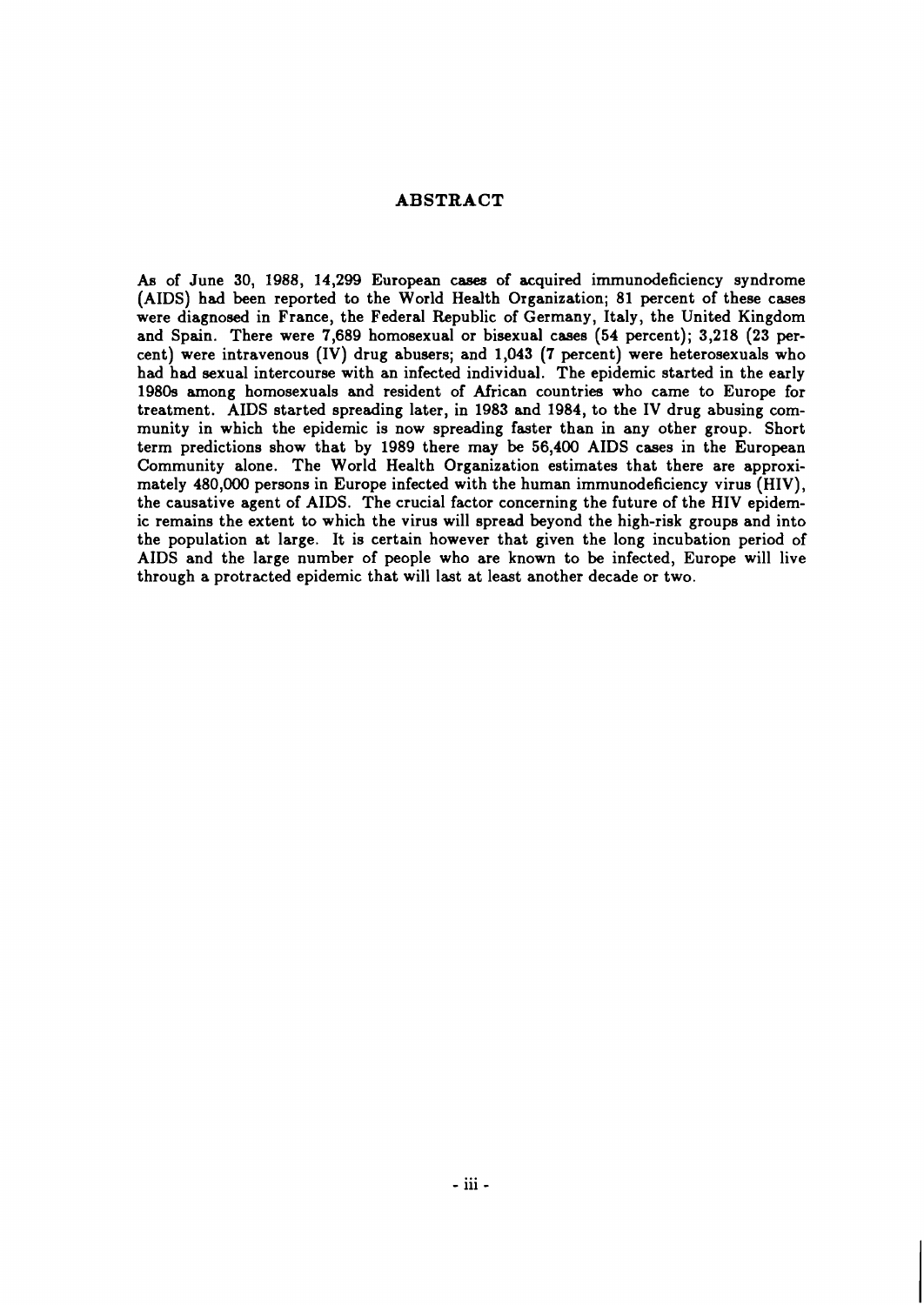## **FOREWORD**

IIASA's Population Program recently started a research activity on the demographic and social consequences of the AIDS epidemic. This will encompass the development of an AIDS Information and Documentation System (AIkDS), mathematical modelling including the estimation of potential years of life lost through AIDS and the study of behavioral and economic consequences. Despite the large international efforts in (mostly medical) AIDS research, these questions seem to be a niche that merit further exploration.

This first Working Paper which was produced in collaboration with Marc Artzrouni, Professor at Loyola University in New Orleans, gives a brief description of the current knowledge on the spread of the infection in Europe.

> Wolfgang Lutz Deputy Leader Population Program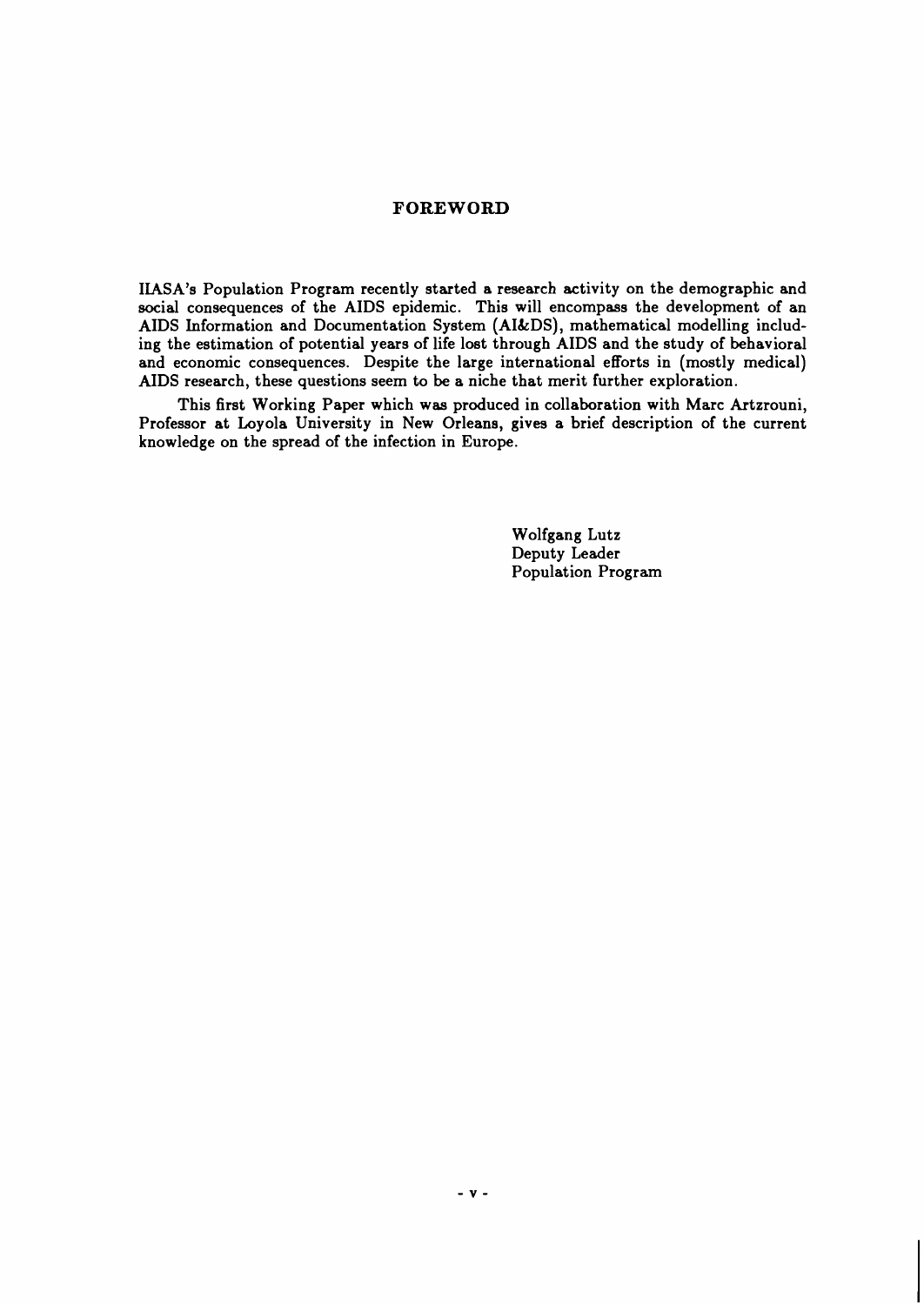## **AIDS AND HIV SURVEILLANCE IN EUROPE**

Marc Artzrouni Department of Mathematical Sciences Loyola University New Orleans, LA 70118 U.S.A.

and

Gerhard Heilig Population Program IIASA

## **I: BACKGROUND**

The acquired immunodeficiency syndrome (AIDS) is caused by a virus which has become known as the human immunodeficiency virus (HIV). An individual can become infected with HIV only through transfers of body fluids during sexual intercourse, through blood transfusions, by sharing hypodermic needles with already infected individuals, and perinatally, i.e., from an infected mother to her newborn child. The virus can remain dormant for several years, with the infected person showing few or no symptoms of infection. The percentage of infected people who will develop AIDS is still unknown. It was first believed that perhaps 10 or 20 percent of infected persons would succumb, but several ongoing studies suggest that this number may in fact be as high as 100 percent. (Anderson and May, 1988).

There is considerable uncertainty concerning the incubation period of AIDS, i.e., the time between exposure to HIV and the development of full-blown AIDS. The most recent studies suggest that the mean incubation period may be about eight years, although it is believed to be shorter for children and elderly people (Medley et *al,* 1987). Because of the long incubation period of AIDS, there are currently many more infected individuals than there are AIDS cases. It is therefore important to be able to assess the prevalence of HIV infection, since the pool of infected individuals will gradually move on to develop AIDS. However, surveillance of HIV infection is difficult because most infected people are asymp tomatic before they develop AIDS.

It was long believed that HIV had originated in Africa and then carried to Europe and the United States by immigrants or returning vacationers (Ancelle and Couland, 1985). However, a growing body of evidence suggests that HIV may have existed since the beginning of this century in Africa, Europe, and the United States. Because the transmission rates remained below the threshold level at which the epidemic could spread widely, the number of individuals with AIDS-like clinical manifestations remained small until the 1960s and 1970s, at which time socio-political changes in Africa and changes in life style in the United States and Europe provided fertile grounds for a rapid spread of the virus in all regions simultaneously (Wendler, 1986; Katner and Pankey, 1987; Chuffart, 1988).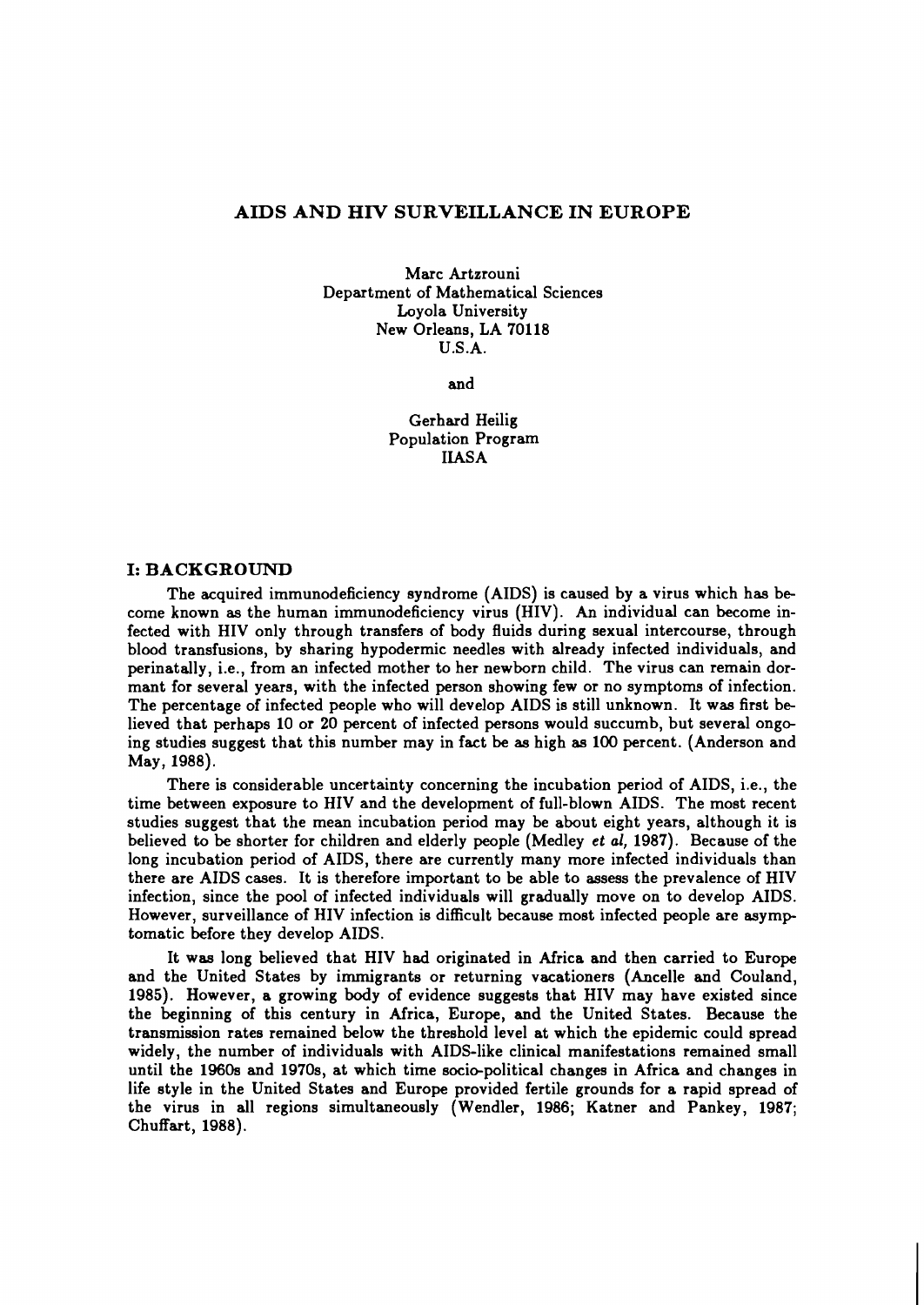The World Health Organization (WHO) estimates that between 5 and 10 million people worldwide are currently infected with HIV (WHO), 1988a). The first cases of AIDS were diagnosed in 1981 among homosexual men in the United States and Europe, as well as among residents of Africa and the Caribbeans who came to Europe for treatment (Biggar, 1987). **As** of September 1988 WHO had received 112,000 reports of AIDS cases from 176 countries in five continents. The Americans reported the largest number with a total of 81,000, of which 71,000 were in the United States. Africa and Europe reported about 15,000 cases each, and Asia and Oceania together had less than 1,300 cases (WHO, 1988d).

#### **I.: AIDS IN EUROPE**

The surveillance of AIDS in Europe is coordinated by the WHO Collaborating Centre on AIDS, created in 1984 in Paris at Claude Bernard Hospital. The Centre compiles standardized surveillance data provided by one nationally recognized source in each of the 30 participating countries (Ancelle and Brunet, 1987; Ancelle *et all* 1987). AIDS cases reported to the Centre meet the surveillance definitions of the Centers for Disease Control (CDC) which were established in 1982, and revised in 1985 and 1987 (CDC, 1987a).

#### *1. Aggregate surveillance data*

As of June 30, 1988, a cumulative total of 14,299 cases had been reported from 30 European countries (Table 1)(WHO, 1988c). The five largest European countries (France, the Federal Republic of Germany, Italy, the United Kingdom and Spain,) each reported more than 1,400 cases, with the largest number in France (4,211 cases). The Netherlands (539 cases) and Switzerland (502 cases) have the next largest numbers of cases. Only some 80 cases were reported from Eastern Europe, with the largest number in Yugoslavia (40 cases).

A more accurate picture of the spread of AIDS in Europe can be drawn by calculating incidence rates per million population (Table 1). Figure 1 depicts incidence rates per million population up to May 1987 and May 1988. (The United States and Canada are included as a measure of comparison.) Switzerland  $(76.1 \text{ cases/million})$ , France  $(75.7)$ , and Denmark (57.3) have the highest rates. The rates for the Federal Republic of Germany, Italy, Spain, and the United Kingdom are clustered at lower levels, namely in the interval 28 to 38 cases per million inhabitants.

Within countries there are considerable regional variations in incidence rates of AIDS, with much higher rates in more urbanized areas and large cities. The incidence of AIDS in the NW Thames Region was more that 15 times that of the Regions of England outside the Thames Region (PHLS, 1988). In 1985 the incidence rate of AIDS in the Paris region was 84 per million while it was 30 per million for the country as a whole (Ancelle-Park *et al.,* 1987). In 1985 Geneva and Ziirich had incidence rates of 62 and 46 per million, respectively, while the rate for Switzerland as a whole was 6 per million. Similar concentrations of AIDS cases are found in the Federal Republic of Germany and in Italy (Brunet and Ancelle, 1985)\*.

Trends in incidence rates per million population by half-year of diagnosis provide useful information on the temporal dimension of the spread of AIDS. These trends are depicted in Figure 2 for the 15 countries with 50 cases or more. The apparent decrease in

<sup>\*</sup> **In October 1988 the incidence of AIDS in Berlin (Weat) waa 264 and in Frankfurt 191 per million while it waa 41 per million for the Federal Republic of Germany.**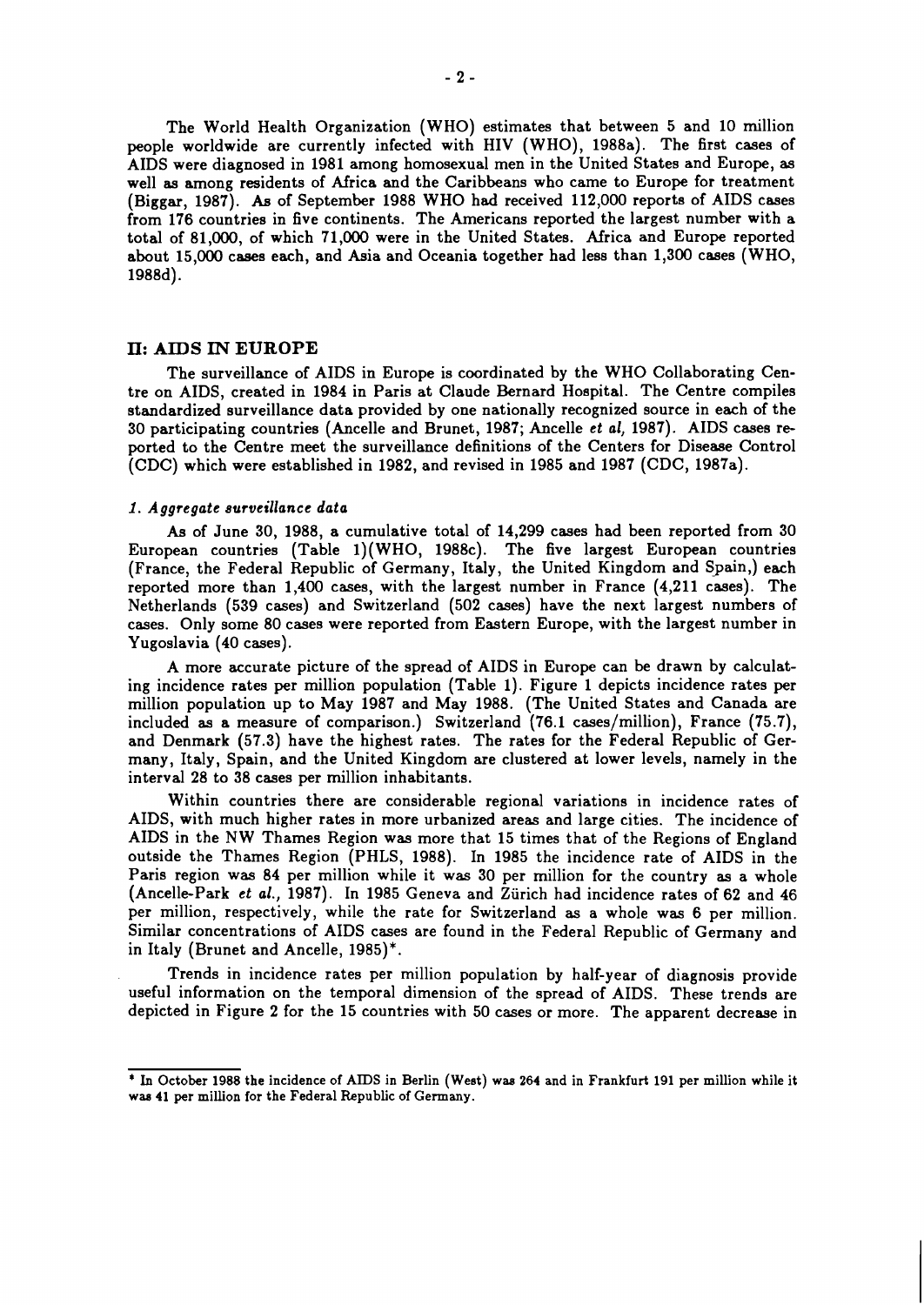the incidence rate for the beginning of 1988 is due to the fact that data is available only for the first quarter. Also, the incidence rate for recent years (1986 and 1987) is underestimated because of reporting delays. Despite these biases, the picture conveyed by Figure 2 clearly shows that the number of new AIDS cases is increasing in most countries.

A more accurate picture of the temporal evolution of AIDS in Europe can be obtained after correcting the data for reporting delays. These delays vary between country, but overall about 10 percent of AIDS cases are reported more than one year after being diagnosed (Downs **et al.,** 1988). After correcting for reporting delays Downs **et al.** have estimated the doubling time of the cumulative number of AIDS cases for the European Community, Sweden and Switzerland, which have reported the vast majority of AIDS cases in Europe. According to these estimates the doubling time has been lengthening since the beginning of the epidemic from a low of about seven months in 1982 to about 11 months in 1986. There are however considerable differences between countries, with more pronounced decreases of the doubling time in some countries (e.g., Denmark, the Federal Republic of Germany, and Switzerland) than in others (e.g., Spain, Austria, and France).

At the beginning of the epidemic substantial numbers of AIDS patients were non-European residents of Africa and the Caribbeans. By March 1985, 156 (17 percent) of the 940 reported cases were known to be residents from these two regions (Ancelle and Couland, 1985). By December 1987, when the total number of cases had increased tenfold to 9,930, the number of cases from Africa and the Caribbeans had been multiplied by only 3, and the totaled 491 cases (5 percent)(Brunet **et al.,** 1988).

The proportion of non-Europeans varies considerably betwen transmission groups as well as through time. By March 1985 there were 126 (70 percent) heterosexual contact cases from Africa and the Caribbeans out of a total 179 such cases. By December 1987 this percentage had decreased to 40 percent, with 241 heterosexual contact cases from these regions out of a total of 609. In 1985, there were 13 (2 percent) homosexual/bisexual cases from these regions out of a total of 661 such cases and there were no IV drug abusers. By December 1987 there were 40 (0.7 percent) homosexual/bisexual from these regions out of 5,865 such cases and 21 (1 percent) IV drug abusers out of 1,944 total IV drug abusers. **In** summary, the proportion of non-European AIDS cases has decreased over the years, to levels that are negligible among IV drug abusers and homosexual/bisexual men, but remain substantial among heterosexual contact cases.

#### **2. Surveillance data by eez and age group**

Of the 13,943 adult cases, 12,415 (89 percent) are male. This high proportion of males reflects the large number of homosexual/bisexual men with AIDS. There are 356 paediatric cases (i.e., children under 13 years of age); 215 (60 percent) of those were male.

Overall, 86 percent of males cases and 80 percent of female cases were in the 20 to 49 years age groups. The female cases were highly concentrated in the 20 to 29 years age group (51 percent), whereas the maximum concentration of male cases was in the 30 to 39 years age group (38 percent).

#### **9. Surveillance data by tranemieeion category**

Of the 14,299 cases of AIDS, 7,689 (54 percent) are male homosexuals or bisexuals, 3,218 (23 percent) are IV drug users, 1,109 (8 percent) cases are haemophiliacs or transfusion recipients, 1,043 (7 percent) are heterosexual contact cases, and 264 (2 percent) are perinatal cases. There are 337 cases (2 percent) that are both homosexual/bisexual and IV drug users, and there are 639 cases (4 percent) with unknown transmission category.

Although the overall proportion of male cases is about 90 percent, this value is much lower in certain risk groups. By June 1988 the percentages of males among IV drug abusers, heterosexual contact cases, and transfusion recipients were respectively 74, 64,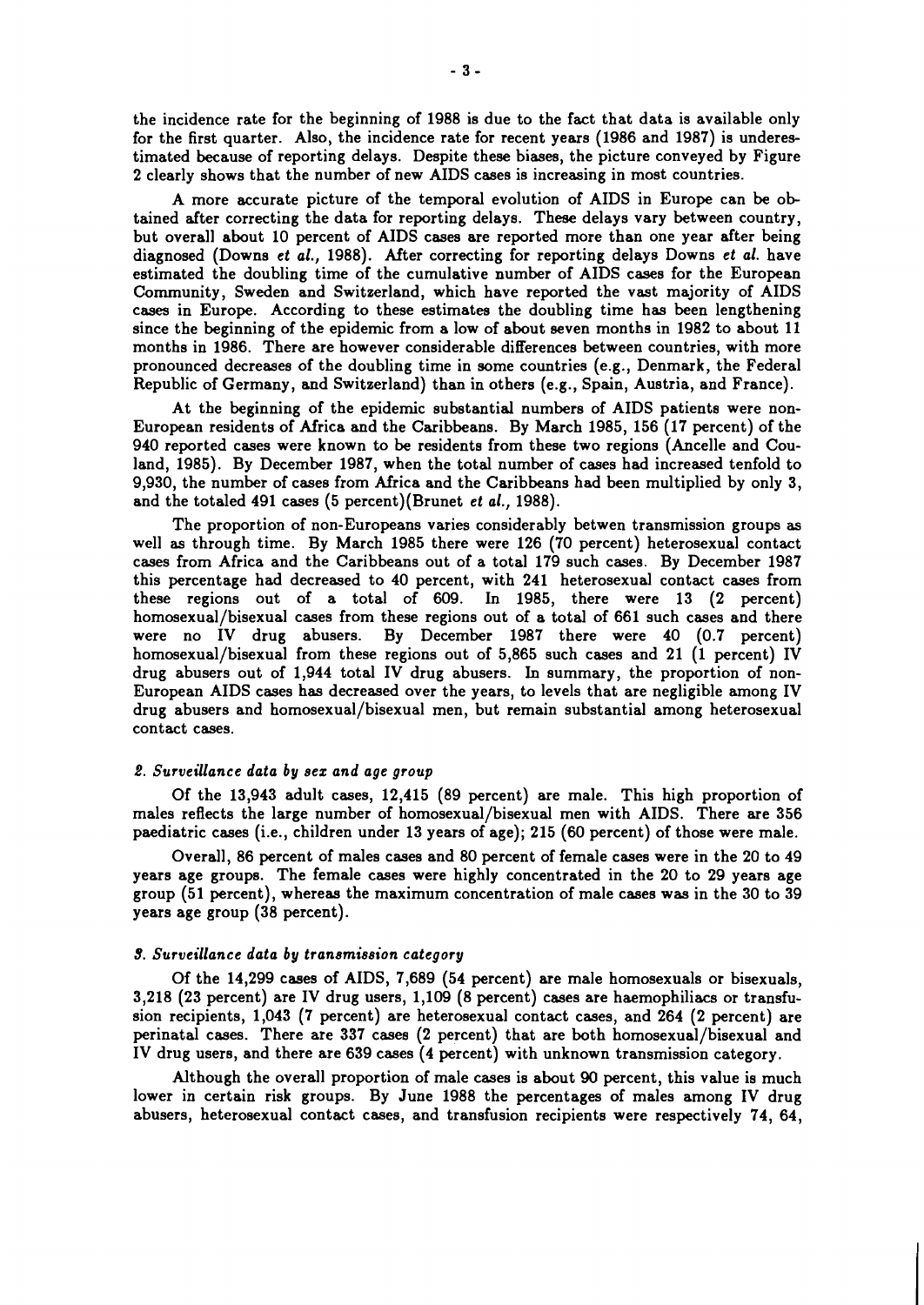and 59 percent (WHO, 1988c).

The percentages in each transmission category are broken down by country in Figure 3. (As a measure of comparison Canada and the United States were added to the 15 European countries with the highest incidence of AIDS). The figure shows that there are considerable differences between countries in the make-up of the epidemic. As in the United States and Canada, in countries north of France and Switzerland (except Belgium) more than 60 percent of cases are homosexual/bisexual. This transmission group represents less than 60 percent in France, Belgium, and aouthern Europe. The percentage of homosexual/bisexual males varies from a high of 83 percent in the Netherlands to a low of 19 percent in Italy. In all aouthern countries this smaller percentage of homosexual/bisexual males corresponds to a larger group of IV drug abusers. The percentage of IV drug abusers is as low as 6 and 2 percent in the Netherlands and the United Kingdom, respectively, and as high as 63 percent and 58 percent in Italy and Spain.

There are variations between countries in the percent of heterosexual contact cases. Of the 15 countries with the highest caseloads, only three report more than 10 percent of cases as heterosexual: Portugal and Greece both have 18 percent, and Belgium is an outlier with 53 percent. This high percentage is due to the fact that 59 percent of cases diagnosed in Belgium were among expatriates and foreigners who had lived in the country less than 5 years and had gone to Belgium for treatment following their exposure to AIDS through heterosexual contact in Africa (IHE, 1988).

An examination of temporal trends in the breakdown of AIDS cases by transmission group sheds light on the dynamics of the epidemic. The first cases were reported in the early 1980s in homosexual/bisexual men and in heterosexuals; most patients in this latter group were diagnosed in Belgium and in France and had contracted the disease through heterosexual contact in African and Caribbean countries where AIDS was developing outside the main risk groups. In Belgium, for example, the percentage of cases among nonresidents was 97 percent in 1983, but fell rapidly thereafter. (Brunet **et** *al.,* 1988; Ancelle and Couland, 1985; Downs **et** *al.,* 1987).

The outbreak in the early 1980s of a homosexual epidemic in France, the Federal Republic of Germany, and the United Kingdom, and the concurrent outbreak of a heterosexual epidemic in France and Belgium were followed in the mid-1980s by the emergence of an AIDS epidemic of IV drug abusers. This later epidemic affected Italy and Spain first, then the Federal Republic of Germany, France, and to a lesser extent Switzerland.

The shifts in the epidemiologic make-up of AIDS in Europe can be measured by noting that in 1983, 164 cases (61 percent) were diagnosed in homosexual/bisexual men, and 57 cases (21 percent) were diagnosed in heterosexuals. That same year there were only 4 cases (1 percent) among IV drug abusers. In 1987, however, the proportion of AIDS cases among homosexual/bisexual men and among heterosexuals had dropped respectively by 10 and 15 percent to 51 and 6 percent of cases diagnosed during that year (Figure 4). The 25 percent of cases lost in these two groups were found among IV drug abusers, whose share had risen from 1 to 26 percent. These statistics confirm that the epidemic among IV drug abusers is more recent than in homosexual/bisexual men and that its growth has also been more rapid than in the other groups.

The relatively rapid increase in the number of IV drug abusers with AIDS has caused the mean age of AIDS patients to decline and the proportion of women patients to increase: the proportion of AIDS patients under 30 has increased from 20 to 34 percent and the sex ratio has dropped from 11.7 men for each woman to 7.6 (Brunet **et** *al.,* 1988; WHO, 1988c). These shifts can be explained by the fact that IV drug abusers tend to be young, and that their growing number mitigates the weight of the all-male group of homosexual/bisexual men.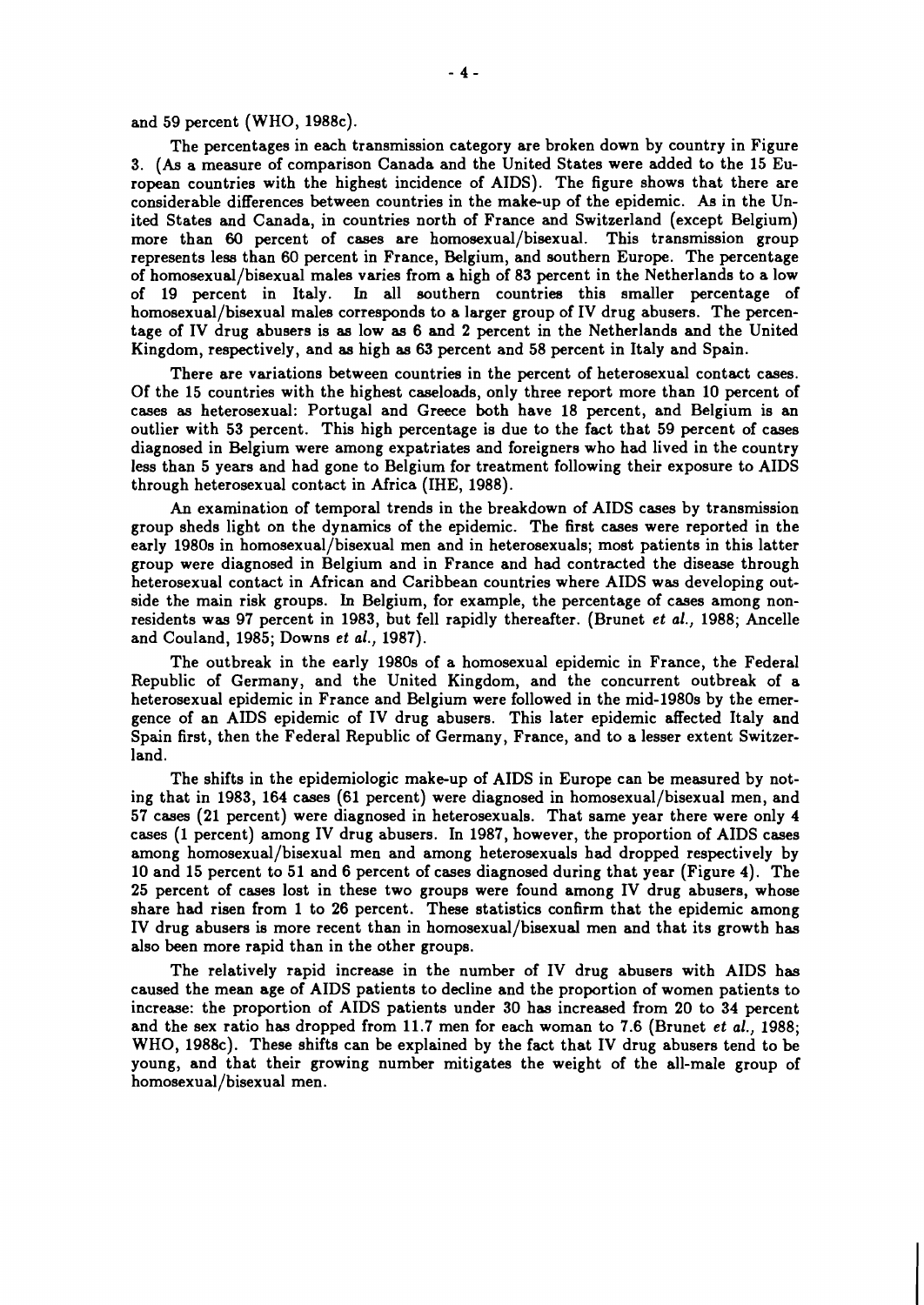#### III: **HIV IN EUROPE**

As indicated earlier there is no accurate and complete data on the total number of people infected with HIV because most infected individuals remain asymptomatic until they develop AIDS. However, WHO haa compiled rough estimates of the prevalence of HIV infection in Europe on the basis of information provided by individual countries (Table 2). The table first gives the numbers of known seropositive individuals, i.e., the number of individuals who have tested positive for the HIV antibody. (These data are based on laboratory reports or tests performed on donated blood). These estimates represent minimum levels of HIV prevalence, since it is known that there are many more infected individuals who have not yet been tested.

The table also presents maximum, minimum, and best estimates of HIV prevalence in each European country. The best estimates for the total number of infected individuals in Europe is in the 470,000 to 480,000 range. This number can be compared to the official estimate of 1 to 1.5 million infected individuals in the United States (CDC, 1987b). It should be emphasized that in both cases these are merely orders of magnitude that are subject to revision as additional data become available.

The presence of HIV in the body is determined indirectly by testing blood for the presence of serum antibodies against the virus. Seropositivity tests are now routinely used to test for HIV infection in selected groups (blood donors, IV drug abusers, persons attending sexually transmitted disease clinics, prostitutes, etc.) In one large scale study drawing data from 11 European countries, 10,301 individuals were tested during the years 1981-1984 (Ebbesen **et al.,** 1986). The following groups were represented in the study: healthy male homosexuals, patients with AIDS, IV drug abusers, hemophiliacs, and nonrisk group members.

The data showed an increase in seropositivity in high-risk groups that paralleled the growth in the number of AIDS cases. For example the percent infected with HIV among Italian male homosexuals rose from 1 percent in 1981 to 19 percent in 1984. Among Swiss IV drug abusers the percent rose from 0 percent to 46 percent.

Several countries have conducted seroprevalence studies among specific groups. Because of differences in the study designs results cannot easily be compared, even within a given risk group and for the same country. However, the results provide orders of magnitude and are useful in comparing the prevalence of HIV in different risk groups. The results of a number of studies are presented in Table 3 and Figure 5. For the 20 studies conducted with IV drug abusers the percent infected varied from 0 percent (in Bern, 19741981) to 71 percent among Italian prostitutes in 1984. The median was 35.5 percent. Six studies among homosexuals produced percentages between 10 and 31 percent. Among blood donors the percentage was 0.2 percent in one German study and less than 0.1 percent in large scale screenings in France, Spain, and the United Kingdom.

The overall picture is that of an infection that has already spread significantly in the homosexual and IV drug abusing communities. The much lower incidence rates found among blood donors reflect the fact that HIV is spreading more slowly in the population at large.

#### **N: SHORT-TERM PREDICTIONS**

The WHO Collaborating Centre on AIDS does short-term predictions of AIDS in Europe based on an exponential model that assumes a constant growth rate over a period of two years (i.e., a doubling time that remains constant) (Downs **et al.,** 1987; Downs **et al.,** 1988). In view of the declining trend in the doubling time, such predictions are believed to provide upper bounds to the number of AIDS cases over the next two years. The results of WHO's predictions for 12 countries plus the European Community as a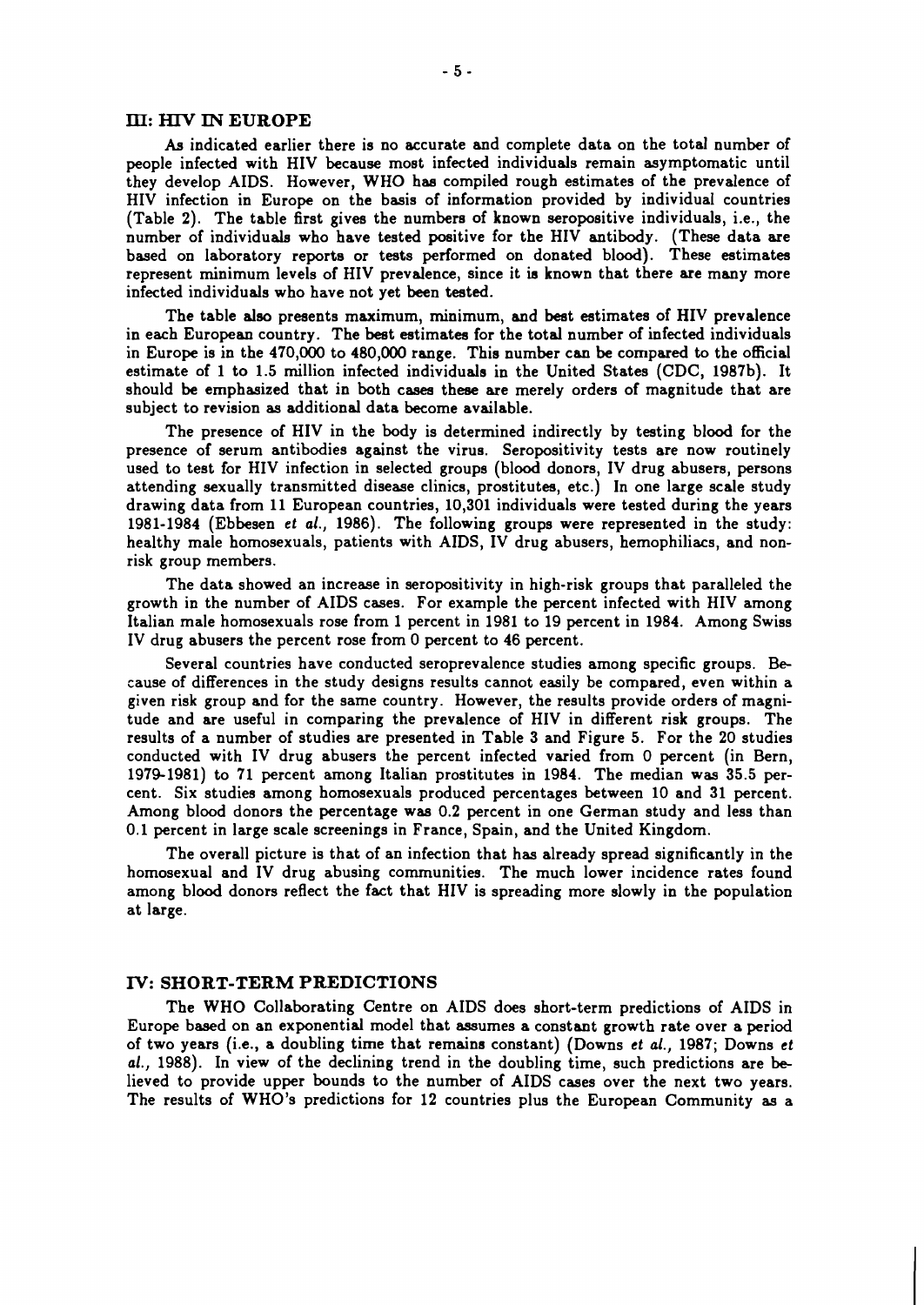whole are presented in Table 4. The baseline period is December 31, 1987, and the number of predicted AIDS cases in 1988 and 1989 is given for each country and the European Community.

France is expected to have the largest number of cases with 21,101 AIDS cases by the end of 1989. Four countries are predicted to have a cumulative total between 6,000 and 12,000 cases (Italy, the Federal Republic of Germany, Spain, and the United Kingdom). Austria, Belgium, Denmark, Greece, the Netherlands, Norway and Switzerland are expected to have less than 1,700 cases. The predicted total for the European Community is 56,400.

#### **V: DISCUSSION**

With a total of 14,299 AIDS cases to date, Europe is confronted with a serious epidemic that has made significant inroads in the high-risk groups of homosexual/bisexual men and IV drug abusers.

Although the basic modes of transmission of HIV are the same for all countries, there are considerable differences between countries in the make-up of the epidemic. In northern Europe the majority of cases are found in homosexual men, whereas in southern Europe the epidemic has affected primarily IV drug abusers. In Belgium, the same virus was introduced by heterosexual patients who had contracted the disease in Africa. These variations reflect differences in life styles, in degrees of acceptance of these life styles, and also in the timing and the history of the epidemic. For example, in one country HIV may have taken hold first among IV drug abusers, then penetrated the homosexual community through a "bridge" of homosexual IV drug abusers. In another country the virus may have penetrated the homosexual community first, and only later affected IV drug abusers. To date, the virus has not spread much beyond these high-risk groups (and their sexual partners) because transmission of the virus is truly efficient only through the sharing of needles and through sexual intercourse, particularly between homosexual men.

The future course of the HIV epidemic depends crucially on the extent to which HIV will spread in the heterosexual population. This spread will depend on whether the heterosexual cases will remain primary infections contracted directly from individuals in high-risk groups, in which case the heterosexual epidemic will run its course once HIV has saturated these high-risk groups. There is some evidence to suggest that this may be occuring. Rates of new infections among homosexuals are stabilizing and the numbers of new AIDS cases may soon be leveling off in some countries (e.g., the United Kingdom (PHLS, 1988); Brunet **et** al., 1988).

If on the contrary the epidemic sustains itself among non-drug abusing heterosexuals, with even a slow, drawn-out increase **aa** suggested by Anderson and May (1988), then Europe (as well as the United States) is faced with the prospect of a major epidemic that would have profound social, economic, political, and ethical implications.

Europe is now at a critical point in its fight against the spread of HIV. Indeed, it is too soon to predict which scenario will play itself out, but the answer could come in two or three years. Although few things are known with certainty concerning the future course of AIDS in Europe, we do know that there is a large pool of infected individuals who will come down with AIDS for at least another decade or two. We will therefore witness a protracted epidemic, whose impact can however be mitigated through education campaigns, counseling of IV drug abusers, and a compassionate approach to those afflicted with AIDS.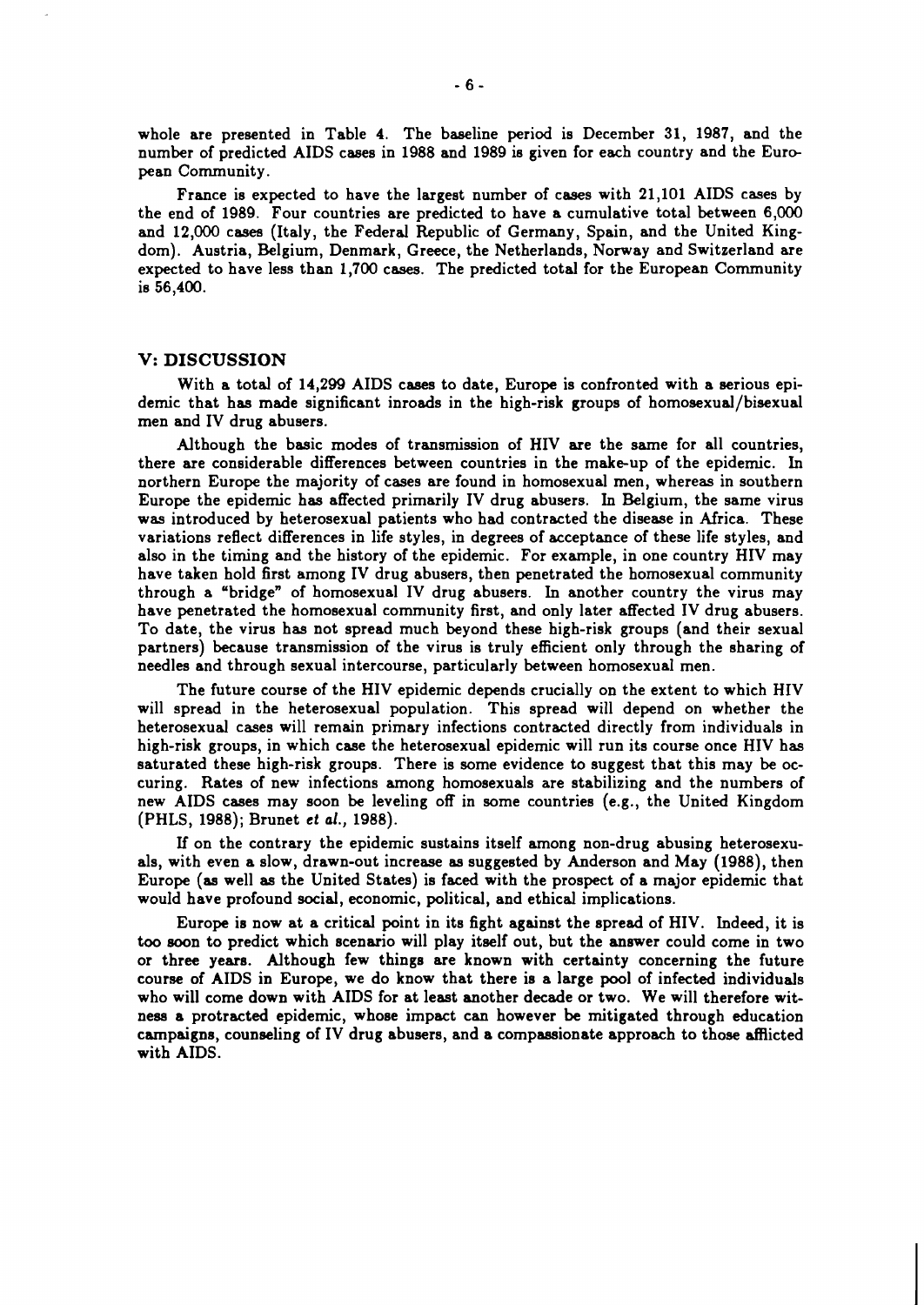#### **REFERENCES**

- Ancelle, R., and Couland, J.P. (1985) Etat de la surveillance épidémiologique du S.I.D.A. dans le monde en 1985. Médicine et Maladies Infectieuses, 9bis: 499-504.
- Ancelle-Park, R.A., Downs, A.M., Brunet, J.B. (1987) Épidémiologie et tendances évolutives du SIDA en France. *Gazette Médicale*, 94,34:51-54.
- Ancelle, R.A., and Brunet, J.B. (1987) AIDS surveillance in Europe. *Antibiotic Chemotherapy,* 38:2&40.
- Ancelle, R., Brunet, J.B., and Cordonnier, J.P. (1987) SIDA: évolution et perspectives de l'épidémie en Europe. L'information Psychiatrique. 63,2:185-191.
- Anderson, R.M., and May, R.M. (1988) Epidemiological parameters of HIV transmission. *Nature,* 333:514-519.
- Andres Medina, R., and Najera, R. (1988) HIV infection and AIDS in Spain. Current status by the new and the old criteria of AIDS cases. Paper presented at the EC Workshop on Quantitative analyses of AIDS. Bilthoven, Netherlands, July 6-8, 1988.
- Brenky-Faudeux, D. and Fribourg-Blanc, A., (1985) HTLV-I11 antibody in prostitutes. [Letter] *Lancet,* 2,8469/70:1424.
- Biggar, R.J. (1987) AIDS and HIV infection: estimates of the magnitude of the problem worldwide in 1985/1986. *Clinical Immunologyand Immunopathology,* 45,3:297-309.
- Brunet, J.B., and Ancelle, R.A. (1985) The international occurrence of the acquired immunodeficiency syndrome. *A nnals of Internal Medicine,* 103:670-674.
- Brunet, J.B. *et al.* (1988) Evolution et perspective de l'épidémie de V.I.H. en Europe. *L'information Psychiatrique,* 64,5:665-671.
- CDC. Centers for Disease Control (1987a) Revision of the CDC surveillance case definition for acquired immunodeficiency syndrome. *MMWR,* 36,suppl.no.S-1.
- CDC. Centers for Disease Control (1987b) Human immunodeficiency virus infection in the United States: A review of current knowledge. *MM WR,* 36,suppl.no.S-6.
- Chuffart, A. (1988) Some aspects of the HIV infection outside North America. Paper presented at the Society of Actuaries' Meeting, Chicago, May 2, 1988.
- Cramer, A. (1986) AIDS and IV drug use in the Netherlands. Federation of Treatment Agencies on Alcohol and Drugs, Bilthoven.
- DGS. Direction Générale de la Santé (1987) L'infection H.I.V. chez les femmes enceintes en region parisienne. *Bulletin Epide'miologique Hebdomadaire,* 31:121-122.
- Downs, A.M., Ancelle, R.A., Jager, J.C., and Brunet, J.B. (1987) AIDS in Europe: Current Trends and short-term predictions estimated from surveillance data, January 1981-June 1986. *AIDS,* 1:53-57.
- Downs, A.M., Ancelle-Park, R.A., Jager, J.C., Brunet, J.B. (1988) Trends and predictions estimated from European AIDS surveillance data: evaluation and update. Poster presented at the IV International Conference on AIDS, Stockholm, Sweden, June 12-16, 1988.
- Ebbesen, P. *et al.* (1986) Seropositivity to LAV/HTLV-I11 European countries. *European Journal of Cancer and Clinical Oncology,* 22,12:1453-1456.
- Ferroni, P. *et al.* (1985) HTLV-I11 antibody among Italian drug addicts. [Letter]. *Lancet,*  2,8445:52-53.
- Follett, E.A.C. *et al.* (1986) HTLV-III antibody in drug abusers in the west of Scotland: the Edinburgh connections. *Lancet*, 1,8478:446-447.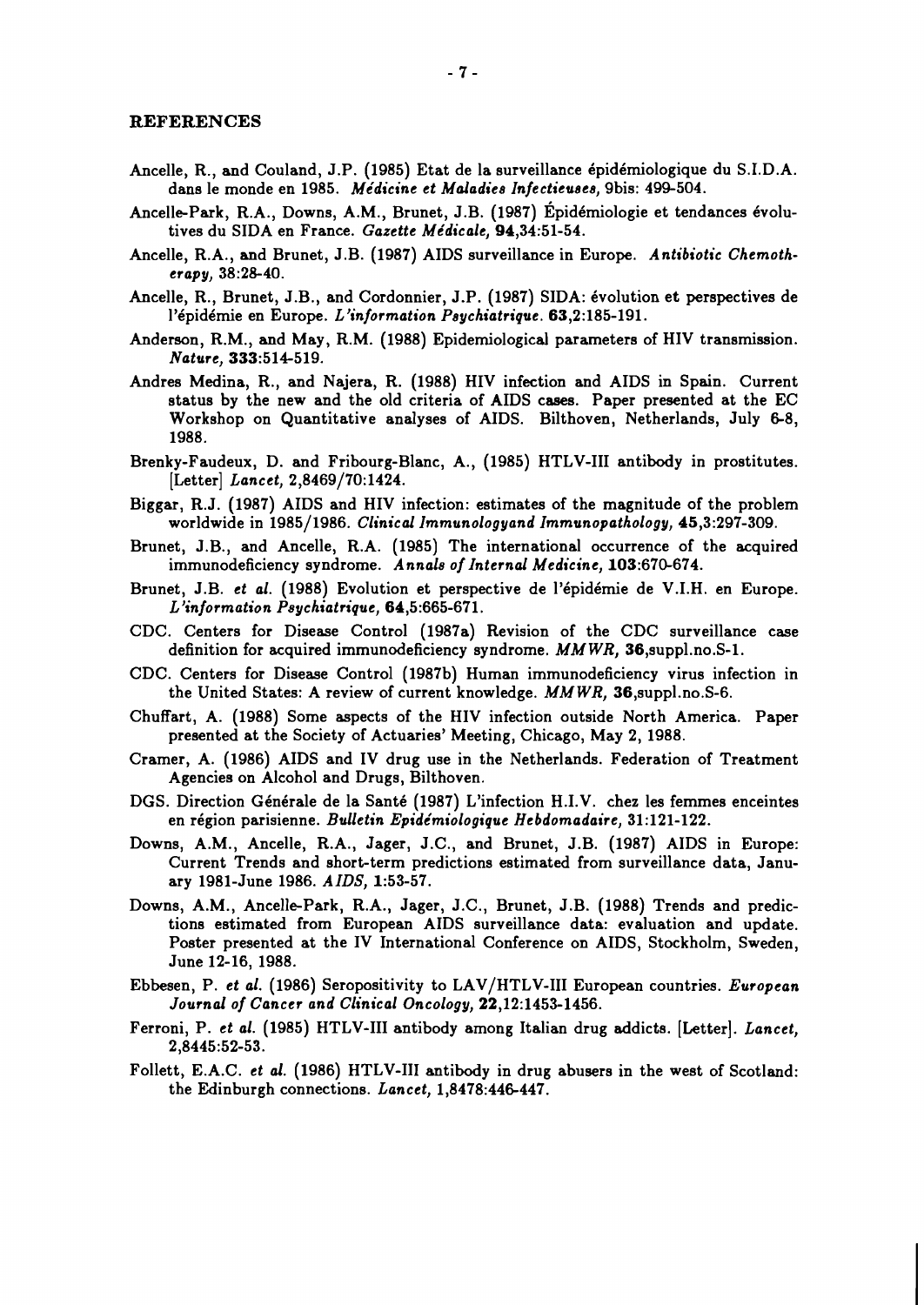- Follett, E.A.C., Wallace, L.A., McCruden, E.A.B. (1987) HIV and HBV infection in drug abusers in Glasgow. [Letter]. *Lancet,* 1,8538:920.
- Fuchs, D. *et al.* (1985) High frequency of HTLV-III antibodies among heterosexual intravenous drug abusers in the Austrian Tyrol. [Letter]. *Lancet,* 1,8444:1506.
- Gunson, H.H., and Rawlinson, V.I. (1988) Ai9ds update. *Britieh Medical Journal,*  297,6643:244.
- IHE. Institut d'Hygiène et d'Epidémiologie (1988) S.I.D.A. en Belgique; Situation au 31 mars 1988. Ministère de la Santé Publique et de l'Environment. Bruxelles.
- Jesson, W.J., Thorp, R.W., Mortimer, P.P., and Oates, J.K. (1986) Prevalence of anti HTLV-I11 in UK risk groups: 1984-1985. [Letter]. *Lancet,* 1,8473:155.
- Katner, H.P., and Pankey, G.A. (1987) Evidence for Euro-American origin of human immunodeficiency virus (HIV). *Journal of the National Medical Aseociation,*  79,10:106&1072.
- Kolby, P. *et al.* (1986) The LAV/HTLV-III screening in Copenhagen. *Danish Medical Bulletin,* 33:268-270.
- Luzi, G., Aiuti, F., Rezza, G., and Greco, D. (1987) Italian HIV infection updated. *Nature,* 328:385-386.
- Medley, G.F., Anderson, R.M., Cox, D.R., Billard, L. (1987) Incubation period of AIDS in patients infected via blood transfusion. *Nature,* 328:719-720.
- Mortimer, P.P., Vandervelde, E.M., Jesson, W.J., and Pereira, M.S. (1985) HTLV-I11 antibody in Swiss and English intravenous drug abusers. *Lancet,* 2,8452:449-450.
- Papaevengelou, G. *et al.* (1985) LAV/HTLV-III infection in female prostitutes. Lancet, 2,8462:1018.
- Petithory, J.C., *et al.* (1986) Prévalence de l'infection LAV chez les toxicomanes de la banlieue nord de Paris. *Bulletin de 1'Acadimie Nationale de Midicine.* 170,6:689-696.
- PHLS. Public Health Laboratory Service (1988) Human immunodeficiency virus infection in the United Kingdom: 2. The Epidemic to 31 December 1987, with special reference to children. Communicable Disease Report. ISSN 0264 1607.
- Robertson, J.R. *et al.* (1986) Epidemic of AIDS related virus (HTLV-III/LAV) infection among intravous drug abusers. *British Medical Journal,* 292,6519:527-529.
- Schneider, J. *et al.* (1986) Antibodies to HTLV-III in German blood donors. [Letter]. *Lancet,* 1,8423:275-276.
- Schupbach, J. *et al.* (1985) Antibodies to HTLV-I11 in Swiss patients with AIDS and pre-AIDS in groups at risk for AIDS. *New England Journal of Medicine,* 312,5:265-270.
- Tirelli, U. *et al.* (1985) HTLV-I11 antibody in prostitutes. [Letter]. *Lancet,*  2,8469/70:1424.
- van Griensven, J.P., *et al.* (1987) Risk factors and prevalence of homosexual men in the Netherlands. *American Journal of Epidemiology,* 125,6:1048-1057.
- Wendler, I. *et al.* (1986) Seroepidemiology of human immunodeficiency virus in Africa. *British Medical Journal,* 293:6550:782-785.
- WHO. World Health Organization (1986) Acquired immunodeficiency syndrom (AIDS) in the Americas: Update. *Weekly Epidemiological Records,* 61,12:88.
- WHO. World Health Organization (1988a) Acquired immunodeficiency syndrome and the workplace. *Weekly Epidemiological Record.* 63:217-224.
- WHO. World Health Organization (1988b) AIDS cases reported to SF1 Unit. Global Programme on AIDS. 30 June 1988. Geneva.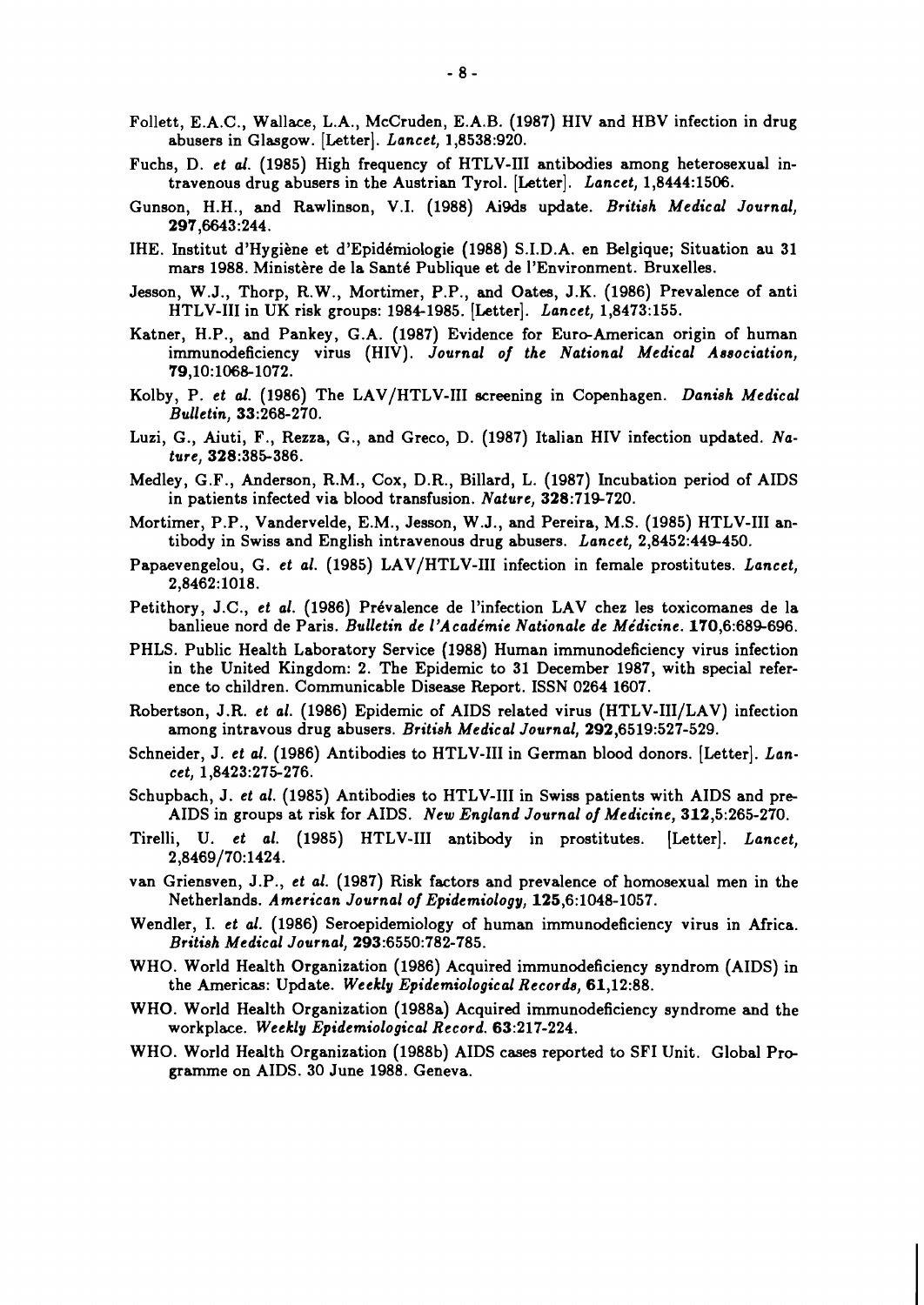**WHO. World Health Organization (1988~) AIDS surveillance in Europe. Quarterly Report N0.18. 30 June 1988. WHO Collaborating Centre on AIDS. Paris.** 

**WHO. World Health Organization (1988d) Acquired Immunodeficiency Syndrome (AIDS)**  - **Data as at 31 July 1988.** *Weekly Epidemiological Record.* **63:241-242.**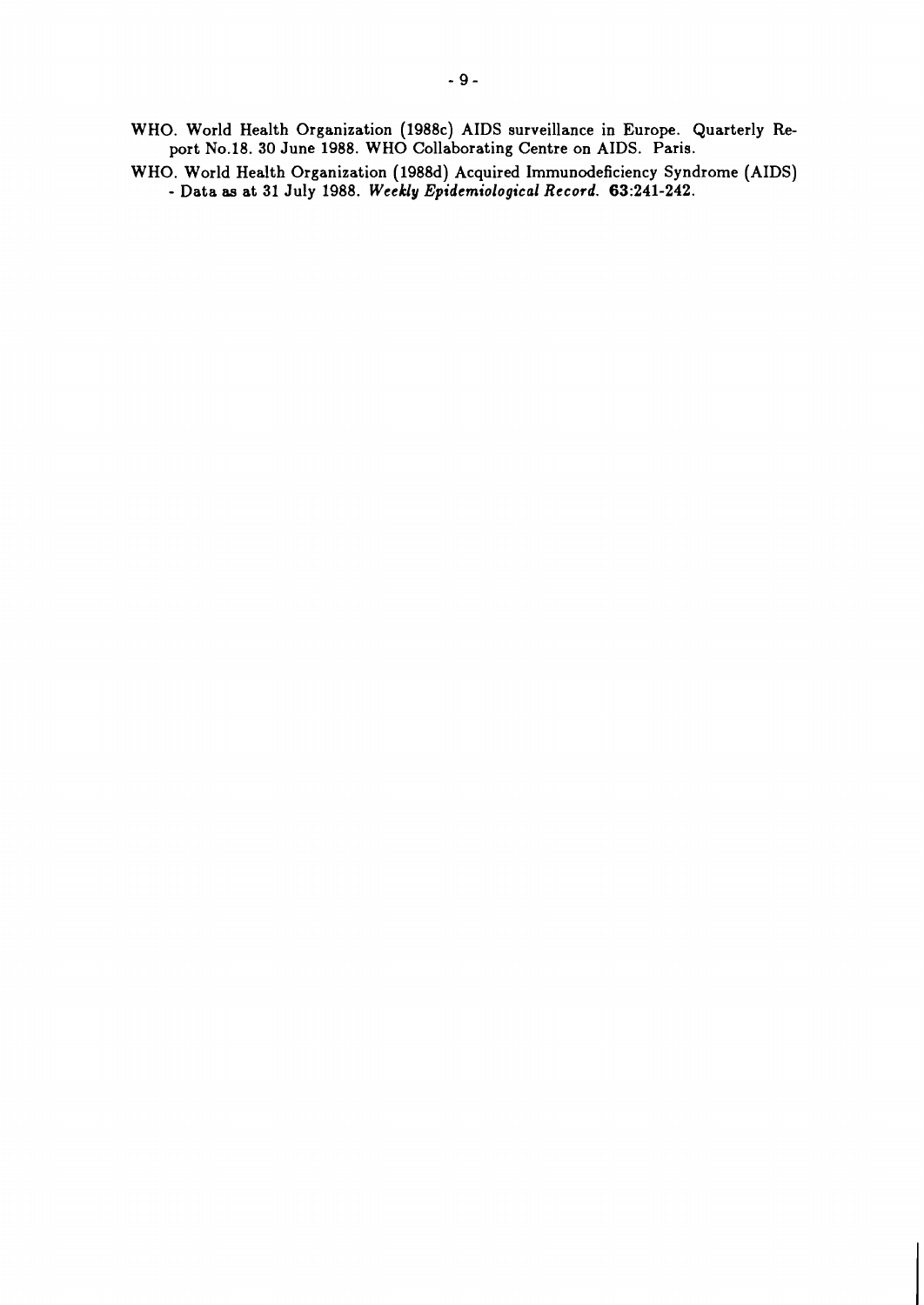# Cumulative AIDS cases reported by 30 European countries and estimated cumulative incidence rates per million population **31 June, 1988**

| <b>COUNTRY</b>     | <b>AIDS Cases</b> | Rates per million<br>population |  |  |
|--------------------|-------------------|---------------------------------|--|--|
| Albania            | 0                 | 0.0                             |  |  |
| Austria            | 191               | 25.1                            |  |  |
| Belgium            | 368               | 37.2                            |  |  |
| Bulgaria           | 3                 | 0.3                             |  |  |
| Czechoslovakia     | 11                | 0.7                             |  |  |
| Denmark            | 292               | 57.3                            |  |  |
| Finland            | 32                | 6.5                             |  |  |
| France             | 4,211             | 75.7                            |  |  |
| German, Dem. Rep.  | 6                 | 0.4                             |  |  |
| Germany, Fed. Rep. | 2,210             | 36.2                            |  |  |
| Greece             | 127               | 12.7                            |  |  |
| Hungary            | 13                | 1.2                             |  |  |
| Iceland            | 6                 | 30.0                            |  |  |
| Ireland            | 49                | 14.0                            |  |  |
| Israel             | 65                | 14.8                            |  |  |
| Italy              | 2,094             | 36.5                            |  |  |
| Luxembourg         | 12                | 30.0                            |  |  |
| Malta              | 12                | 30.0                            |  |  |
| Netherlands        | 539               | 36.9                            |  |  |
| Norway             | 88                | 21.0                            |  |  |
| Poland             | 3                 | 0.1                             |  |  |
| Portugal           | 139               | 13.5                            |  |  |
| Romania            | 8                 | 0.3                             |  |  |
| San Marino         | 0                 | 0.0                             |  |  |
| Spain              | 1,471             | 37.7                            |  |  |
| Sweden             | 205               | 24.4                            |  |  |
| Switzerland        |                   |                                 |  |  |
| United Kingdom     | 502<br>1,598      | 76.1<br>28.1                    |  |  |
| <b>USSR</b>        |                   |                                 |  |  |
| Yugoslavia         | 4                 | 0.0                             |  |  |
|                    | 40                | 1.7                             |  |  |
| <b>TOTAL</b>       | 14,299            | 18.4*                           |  |  |

**Source:** WHO (1988c).

\* **The overall rate is 28.5 if the USSR, which has only 3 cases, is excluded.**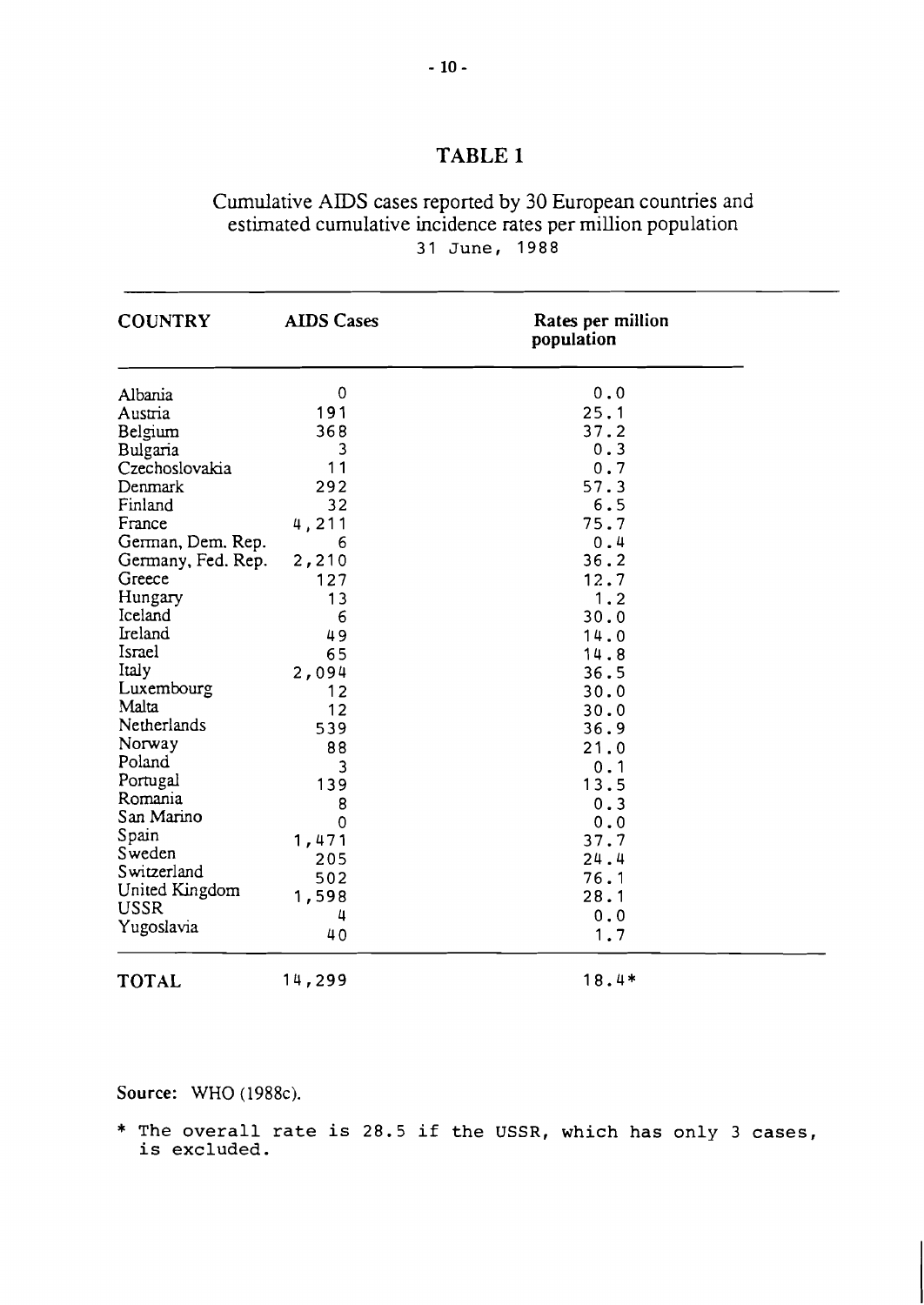# Estimated prevalence of HIV infection January 1988

| <b>COUNTRY</b>     | Number of        | <b>Estimated prevalence of HIV infection (in thousands)</b> |             |                      |  |  |
|--------------------|------------------|-------------------------------------------------------------|-------------|----------------------|--|--|
|                    | known infectives | Maximum                                                     | Minimum     | <b>Best estimate</b> |  |  |
| Albania            | $\overline{0}$   |                                                             |             |                      |  |  |
| Austria            | >1,573           |                                                             |             |                      |  |  |
| Belgium            | 2,500            | 12,000-15,000                                               | 2,500-6,000 | 7,000-9,000          |  |  |
| Bulgaria           | 48               | 300                                                         | 100         | 200                  |  |  |
| Czechoslovakia     | 84               | >1,000                                                      | 100         | >1,000               |  |  |
| Denmark            | 1,400            | 20,000                                                      | 5,000       | 10,000               |  |  |
| Finland            | 201              | 1,000                                                       | 500         | 500                  |  |  |
| France             | >3,073           | 250,000                                                     | 150,000     | 200,000              |  |  |
| German, Dem. Rep.  | 40               | 300                                                         | 150         | 200                  |  |  |
| Germany, Fed. Rep. | 19,000           | 120,000                                                     | 30,000      | 50,000               |  |  |
| Greece             | 3,000            | 9,000                                                       | 4,000       | 7,000                |  |  |
| Hungary            | 148              | 5,000                                                       | 1,000       | 2,500                |  |  |
| Iceland            | 30               |                                                             |             |                      |  |  |
| Ireland            | 678              | 1,500                                                       | 678         | 1,000                |  |  |
| Israel             | 305              | 4,700                                                       | 305         | 2,200                |  |  |
| Italy              | 7,480            | 100,000                                                     | 20,000      | 50,000               |  |  |
| Luxembourg         | 20               |                                                             |             |                      |  |  |
| Malta              | 24               |                                                             |             |                      |  |  |
| Monaco             | 10               |                                                             |             |                      |  |  |
| Netherlands        | >637             | 20,000                                                      | 15,000      |                      |  |  |
| Norway             | 571              | 4,500                                                       | 2,000       | 3,200                |  |  |
| Poland             | 52               | 10,000                                                      | 3,000       | 5,000                |  |  |
| Portugal           | 363              | 5,000                                                       | 500-1,000   | 2,500                |  |  |
| Romania            | 16               |                                                             |             |                      |  |  |
| San Marino         | 7                | 40                                                          |             |                      |  |  |
| Spain              | >1,300           | 100,000                                                     | 24,000      | 60,000               |  |  |
| Sweden             | >1,400           | 5,000                                                       | 3,000       | 5,000                |  |  |
| Switzerland        | >5,000           | 30,000                                                      | 5,000       | 20,000-30,000        |  |  |
| United Kingdom     | 8,016            | 80,000                                                      | 24,000      | 40,000               |  |  |
| <b>USSR</b>        | 44               | 250                                                         | 100         |                      |  |  |
| Yugoslavia         | 700              | 4,000                                                       | 1,500       | 2,500                |  |  |
| <b>TOTAL</b>       | >57,741          | 800,000                                                     | 280,000     | 480,000              |  |  |

Source: WHO Strbske Pleso Meeting (Czechoslovakia). February 1988.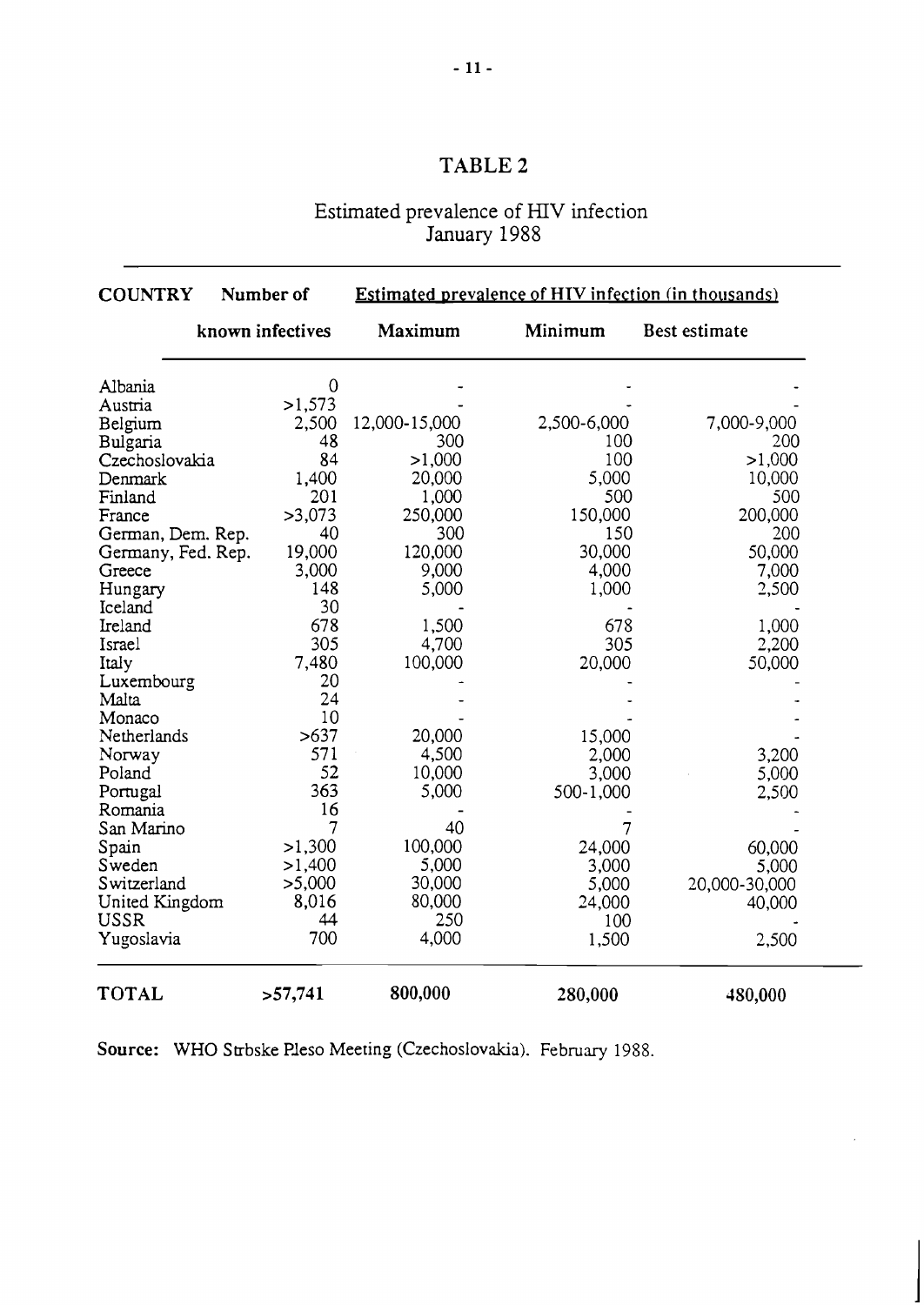# Prevalence of serum antibodies againt HIV, selected studies.

| Country<br>Reference                                                                                                                 |                                 | Size, Population (Year)<br>% with HIV<br>antibodies                                                                               |                                    |
|--------------------------------------------------------------------------------------------------------------------------------------|---------------------------------|-----------------------------------------------------------------------------------------------------------------------------------|------------------------------------|
| Austria<br>(Fuchs et al, 1985)                                                                                                       | 34                              | imprisoned drug users (1985)                                                                                                      | 44                                 |
| Denmark<br>(Kolby et al., 1986)                                                                                                      | 737                             | persons at AIDS screening clinics<br>homosexuals<br>bisexuals<br>heterosexuals<br>females                                         | 36<br>14<br>4<br>$\overline{4}$    |
| Fed. Rep. of Germany<br>(Schneider et al, 1986)                                                                                      | 6,720                           | blood donors (1984)                                                                                                               | 0.2                                |
| France<br>(Brenky-Faudeux and<br>and Fribourg-blanc, 1985)<br>Petithory et al, 1986)<br>(Ancelle <i>et al</i> , 1987)<br>(DGS, 1987) | 50<br>100<br>4,100,000<br>5,719 | prostitutes<br>IV drug abusers (Sept. 85-March 86)<br>blood donors (1986)<br>pregnant women (1987)                                | 0<br>51<br>0.042<br>$\overline{2}$ |
| Greece<br>(Papaevengelou et al, 1985)                                                                                                | 200<br>10,000                   | registered prostitutes (1985)<br>blood donors (1985)                                                                              | 6<br>0                             |
| Italy<br>(Ferroni et al., 1985)                                                                                                      | 183<br>265                      | IV drug abusers $(1979-1981)$<br>IV drug abusers $(1982-1983)$                                                                    | $rac{2}{29}$                       |
| (Tirelli et al, 1985)                                                                                                                | 271<br>24<br>38<br>95<br>30     | IV drug abusers (1984-1985)<br>IV drug abusing prostitutes<br>non drug abusing prostitutes<br>male IV drug abusers<br>homosexuals | 35<br>71<br>0<br>52<br>15          |
| (Luzi et al., 1987)                                                                                                                  | 18,000                          | IV drug abusers<br>in northern Italy<br>in central Itlay<br>in southern Italy                                                     | 54<br>39<br>26                     |
| Netherlands<br>(Cramer, 1986)<br>(van Griensven, 1987)                                                                               | 145<br>52<br>741                | IV drug abusers (1983-1984))<br>addicted prostitutes<br>healthy homosexuals (Oct. 84-May 85)                                      | 3.4<br>23<br>31                    |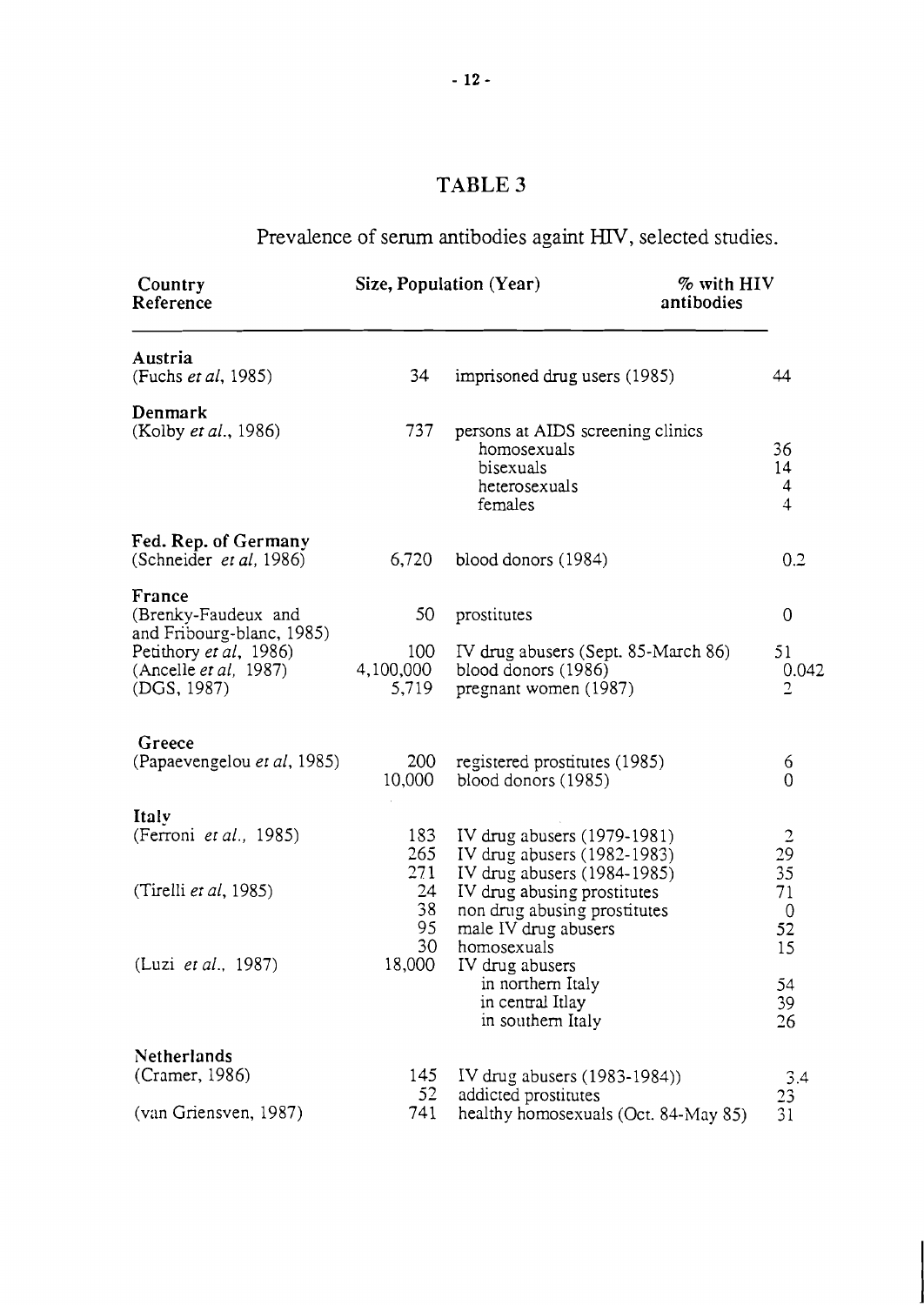| Spain<br>(WHO, 1986)                                 | 538<br>226<br>297 | IV drug abusers (1985)<br>homosexual and bisexual men<br>hemophiliacs | 64<br>13<br>68 |
|------------------------------------------------------|-------------------|-----------------------------------------------------------------------|----------------|
| (Andres Medina, 1988)                                | 5                 | children of seropositive women                                        | 60             |
|                                                      | 150,000           | blood donors (1986)                                                   | 0.06           |
|                                                      | 300,000           | blood donors (1987)                                                   | 0.03           |
| Switzerland                                          |                   |                                                                       |                |
| (Schupbach et al, 1985)                              | 103               | IV drug abusers, Zürich (1984)                                        | 36             |
|                                                      | 40                | healthy homosexual men                                                | 10             |
| (Mortimer et al, 1985)                               | 93                | IV drug abusers, Bern (1979-1981)                                     | 0              |
|                                                      | 128               | IV drug abusers, Bern (1982-1983)                                     | 16             |
|                                                      | 75                | IV drug abusers, Bern (1984-1985)                                     | 37             |
| United Kingdom<br>$\sim$ $\sim$ $\sim$ $\sim$ $\sim$ |                   | (Gunson and Rawlinson, 1988) 5,840,520 blood donors (Oct 85- Dec 87)  | 0.001          |

| <b>CHILCA IZHILCANII</b>       |       |                                                                      |        |
|--------------------------------|-------|----------------------------------------------------------------------|--------|
|                                |       | (Gunson and Rawlinson, 1988) 5,840,520 blood donors (Oct 85- Dec 87) | 0.0016 |
| (Robertson <i>et al.</i> 1986) |       | 164 IV drug abusers, Edinburgh (1986)                                | 51     |
| (Follett <i>et al.</i> , 1986) |       | 606 IV drug abusers, Glasgow (1985)                                  | ↖      |
| (Jesson, 1986)                 |       | 4,035 healthy homosexuals                                            | 21     |
|                                | 1.847 | hemophiliacs                                                         | 31     |
|                                |       | 239 IV drug abusers                                                  | 10     |
|                                |       |                                                                      |        |

 $\sim 10^7$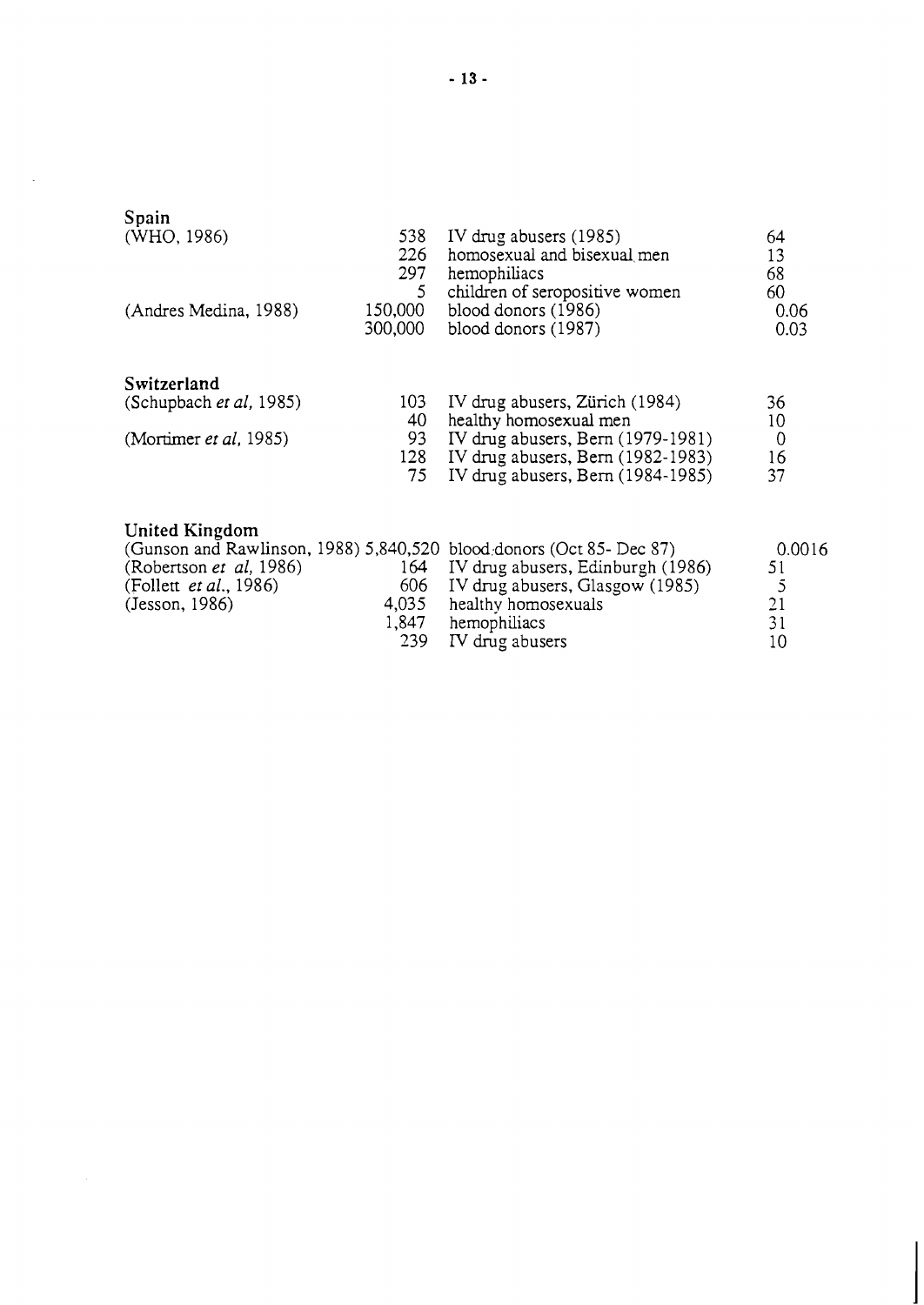## PREDICTED CASES OF AIDS TO DECEMBER 1989: **AU** RISK GROUPS COMBINED

| <b>COUNTRY</b>     | Cases diagnosed<br>up to 31 Dec 87 |          | Estimated<br>current                 |           | Cumulated cases projected 4<br>to be diagnosed by: |  |
|--------------------|------------------------------------|----------|--------------------------------------|-----------|----------------------------------------------------|--|
|                    | $\mathsf{Rep}^1$                   | Adj. $2$ | doubling<br>time $3^{-}$<br>(months) | 31 Dec 88 | 31 Dec 89                                          |  |
| Austria            | 139                                | 145      | $9.3$ $*$                            | 334:      | $808 -$                                            |  |
| Belgium #          | 126                                | 158      | 18.2                                 | $258$ **  | 424 **                                             |  |
| Denmark            | 228                                | 245      | 16.2                                 | 425       | 725                                                |  |
| France             | 3073                               | 4273     | 10.5                                 | 9512      | 21101                                              |  |
| F.R. Germany       | 1669                               | 1883     | 13.9                                 | 3557      | 6606                                               |  |
| Greece             | 88                                 | 88       | 8.6                                  | 222       | 582                                                |  |
| Italy              | 1411                               | 1788     | 9.2                                  | 4545      | 11341                                              |  |
| <b>Netherlands</b> | 420                                | 452      | 13.4                                 | 859       | 1617                                               |  |
| Norway             | 70                                 | 70       | 14.3                                 | 130       | 238                                                |  |
| Portugal           | 90                                 | 106      |                                      |           |                                                    |  |
| Spain              | 789                                | 1244     | 8.6                                  | 3329      | 8750                                               |  |
| Sweden             | 163                                | 172      | $\bullet\bullet\bullet$              |           | $$                                                 |  |
| Switzerland        | 355                                | 381      | 16.9                                 | 660       | 1116                                               |  |
| United Kingdom     | 1227                               | 1804     | 11.6                                 | 3717      | 7595                                               |  |
| $E.C.$ ##          | 9164                               | 12092    | 11.0                                 | 26240     | 56400                                              |  |

1: as reported by 31 Dec 1987

2: as estimated ("adjusted") to allow for delays in reporting

3: estimated by fitting an exponential model to (adjusted) cases diagnosed over the last 3 years

4: obtained by extrapolation using the estimated current doubling time

# residents only (Belgium) ## European Community (model using pooled data) ' 0.801 R2 **c** 0.90, 0.701 R2 c 0.80 "' R~ < 0.70 (in all other cases, R2 **2** 0.90)

Source: **Downs et al, 1988**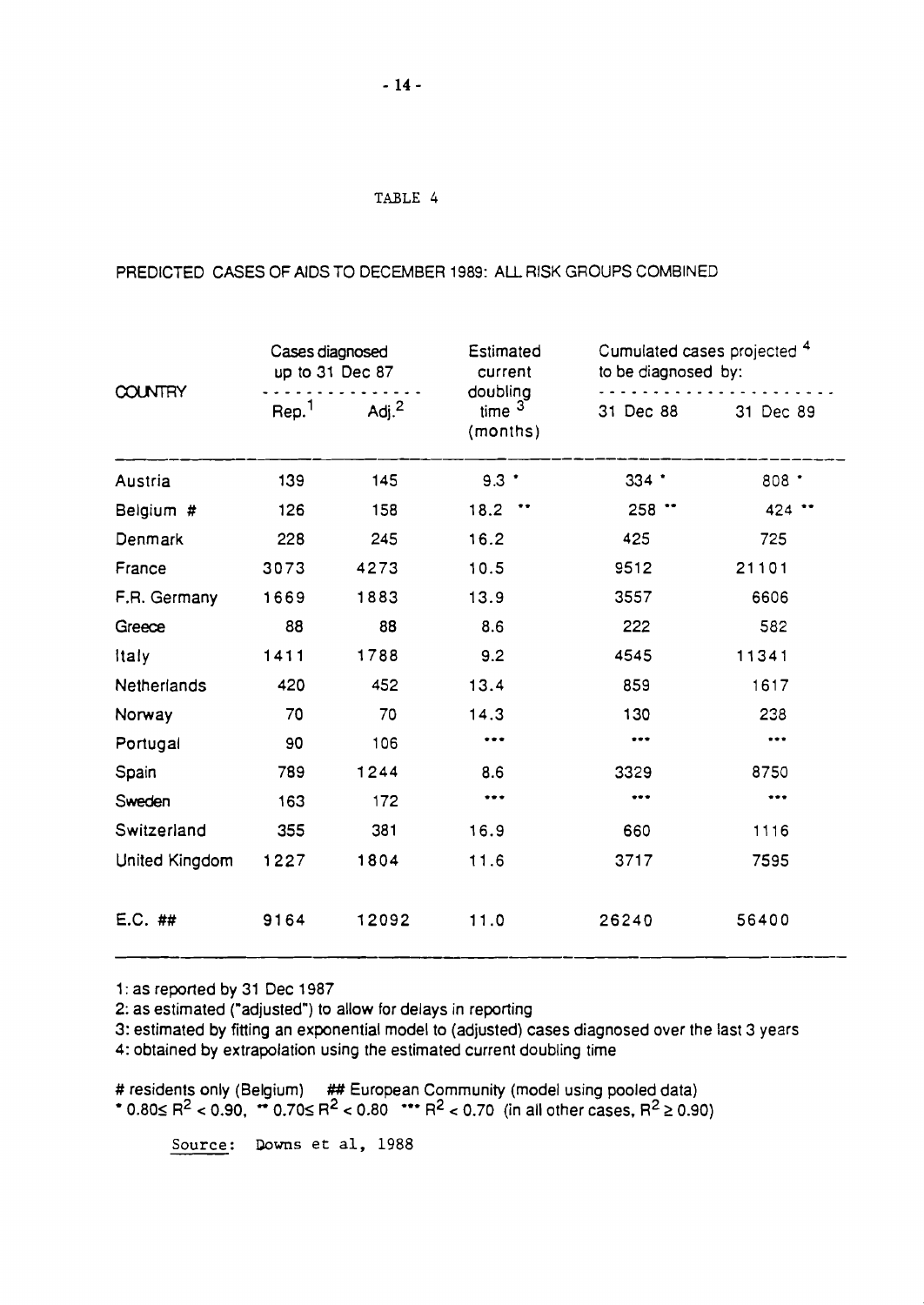

**FIGURE** 1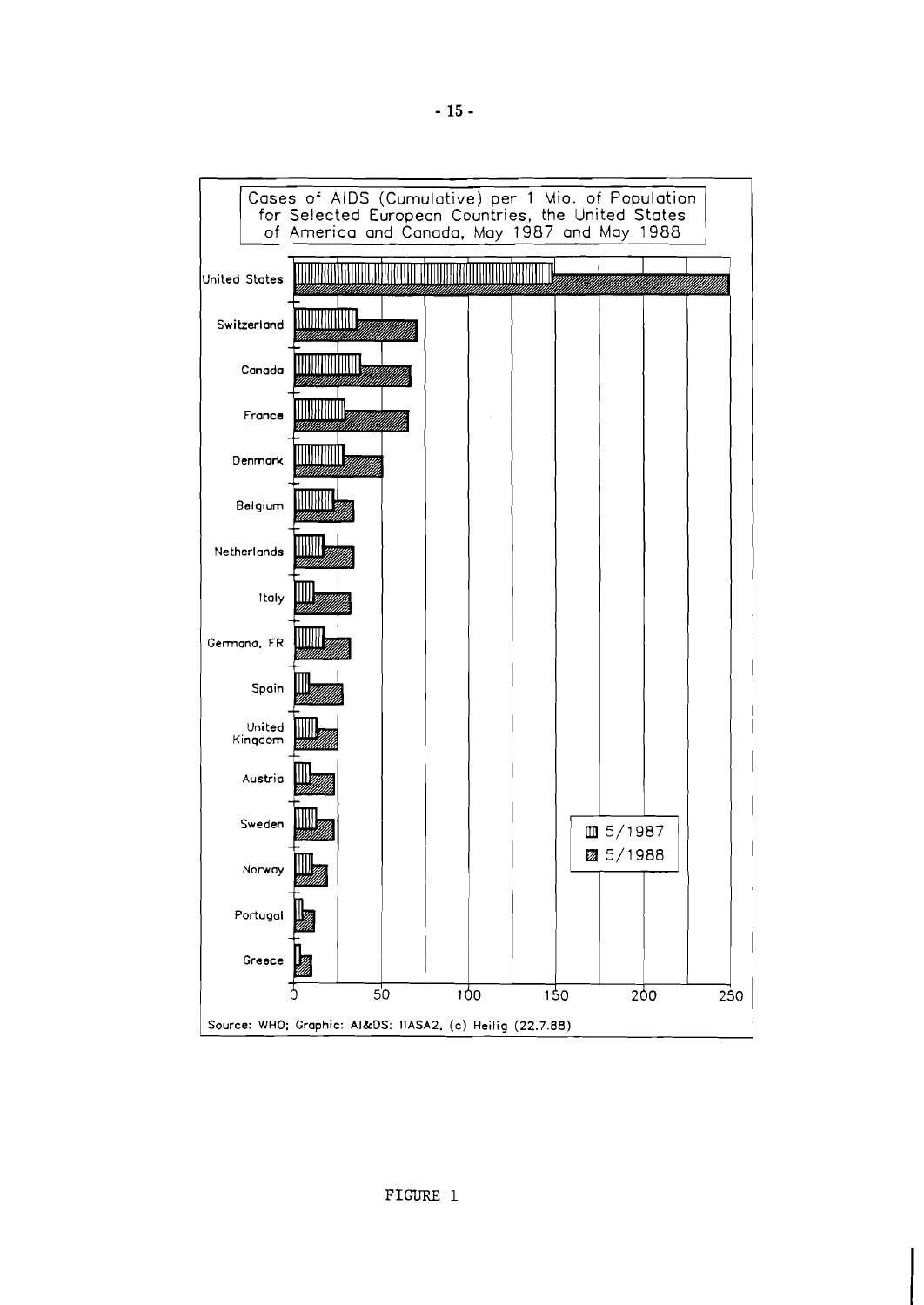

AIDS - INCIDENCE RATES PER MILLION POPULATION BY HALF-YEAR OF DIAGNOSIS

RATES PER MILLION POPULATION

Source: WHO, 1988c

FIGURE 2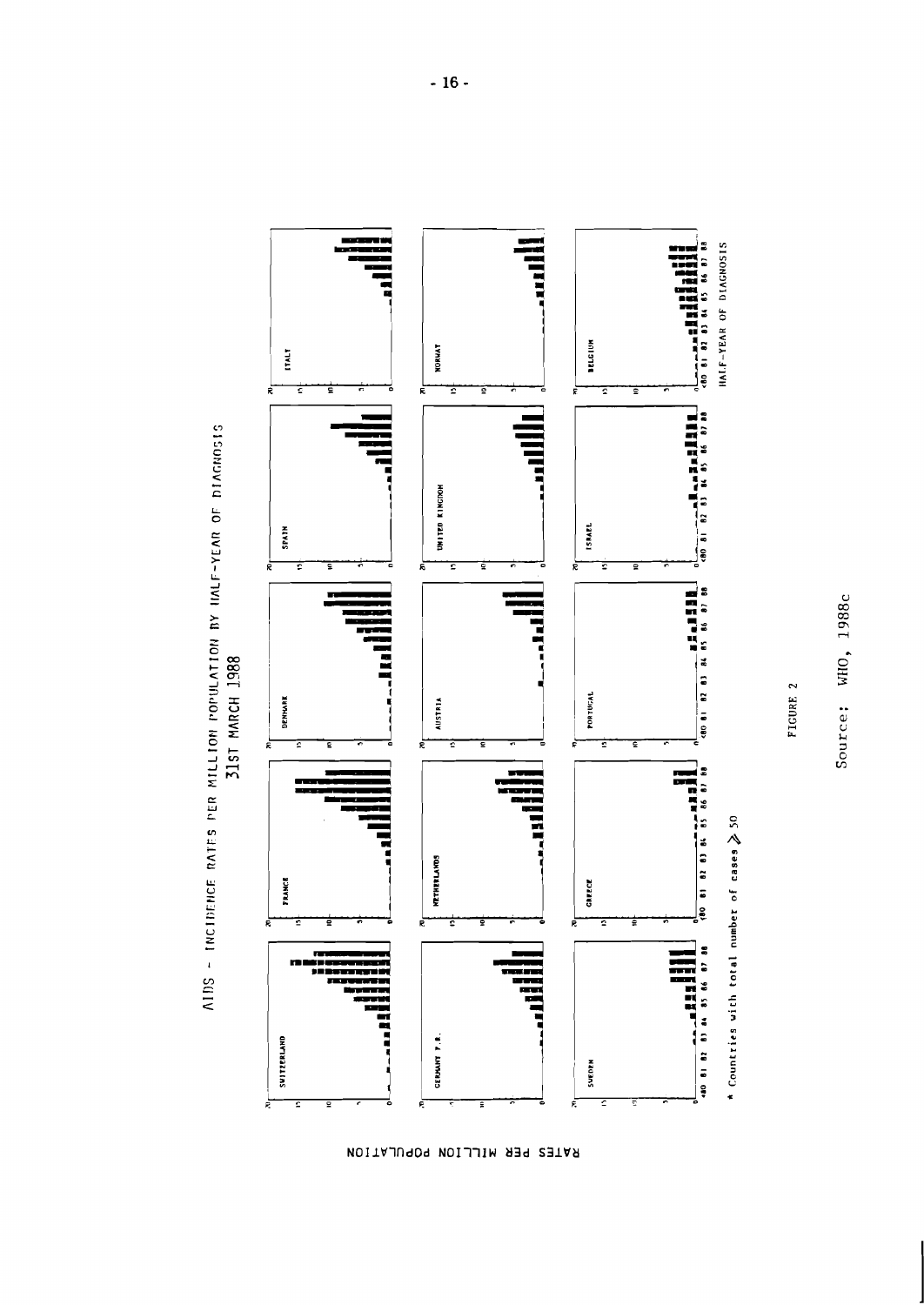FIGURE 3

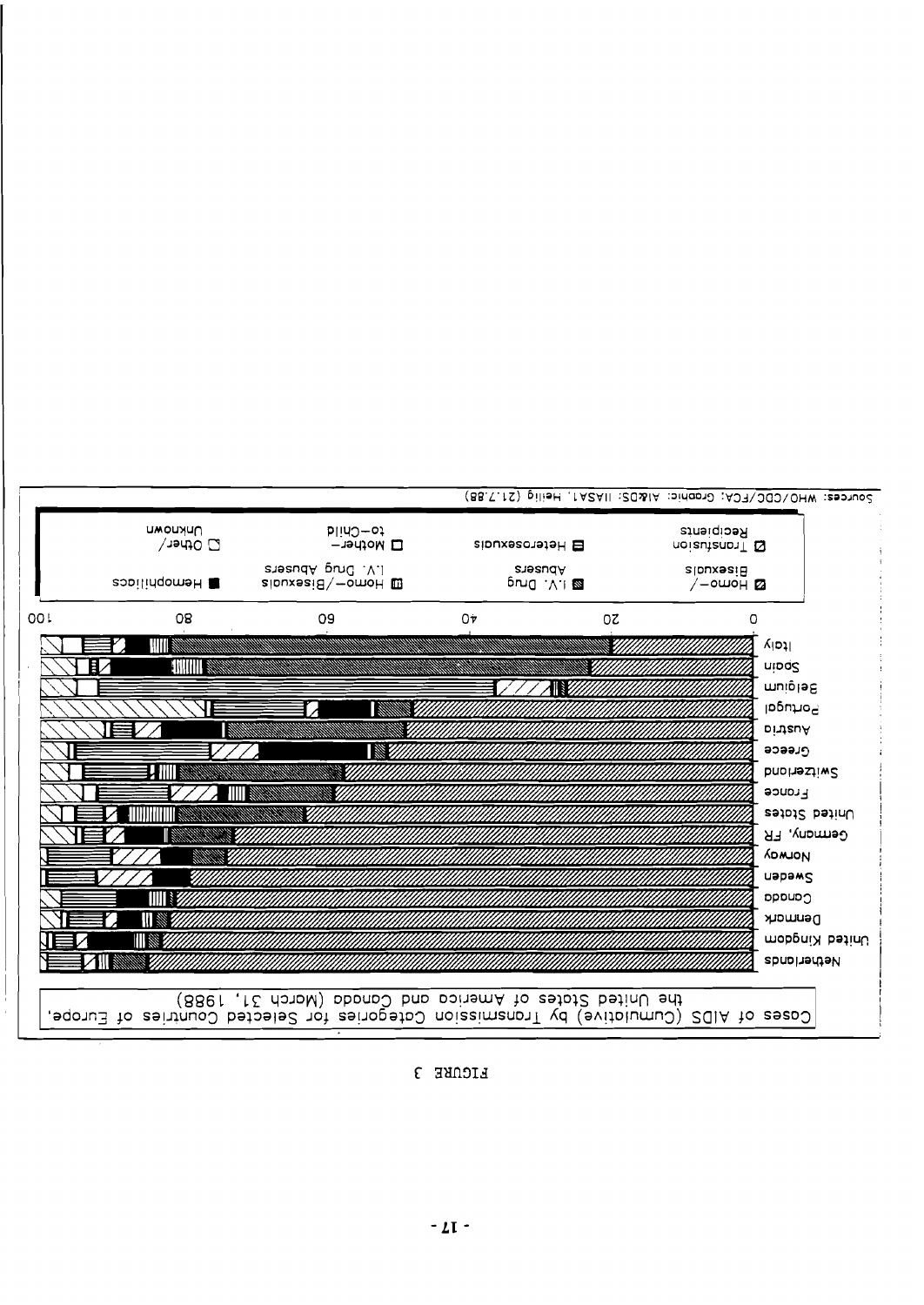

**Fiqure** 4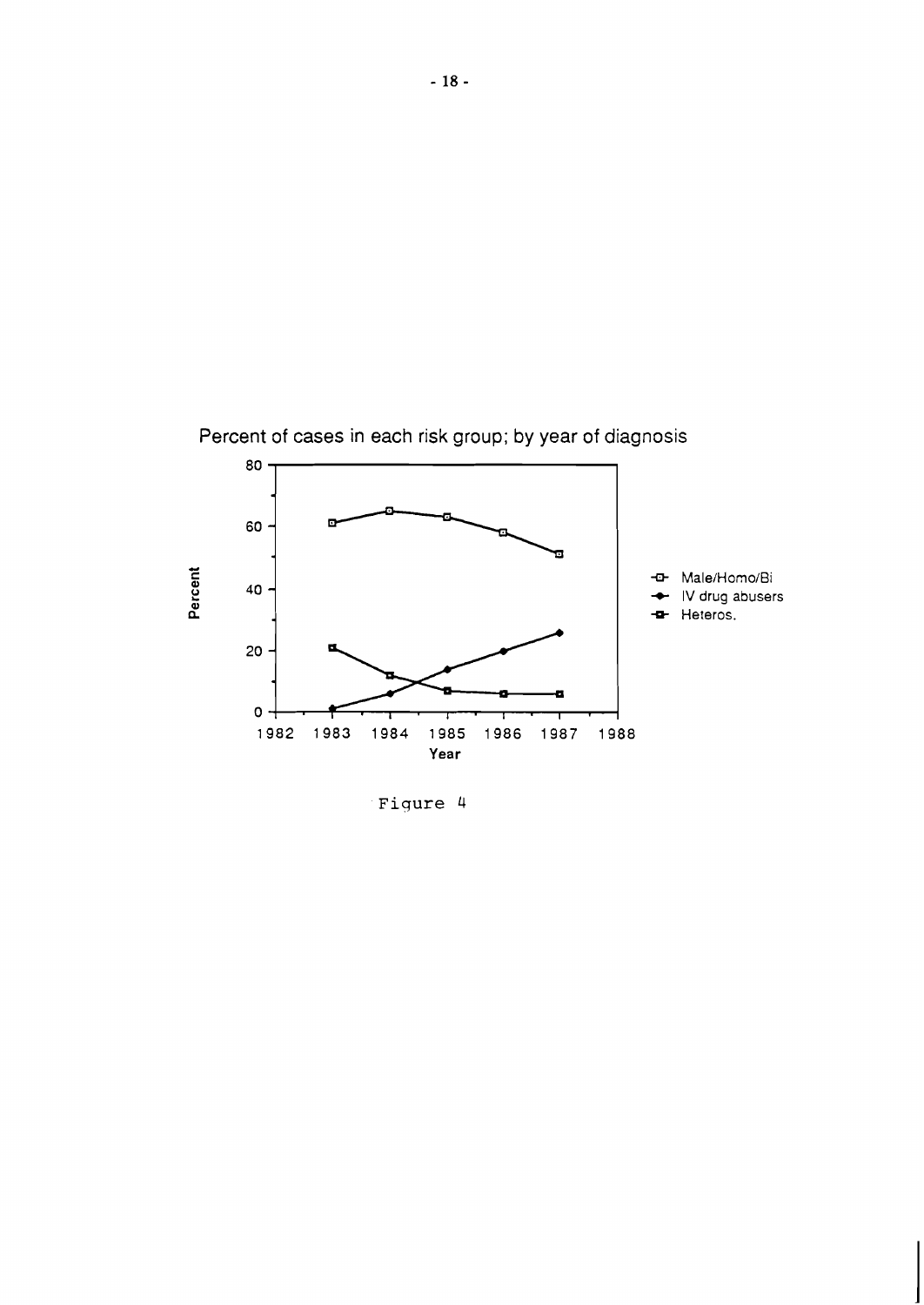

Fig. 5: Proportion of HIV infected persons by selected high-risk groups and geographical location according to various surveys.

Source: Melbye, M. / Goedert, J.J. / Blattner, W.A. (1987): The natural history of Human Immunodeficiency Virus Infection. In: Gottlieb, M.S. et al. (eds.): Current Topics in AIDS. Vol. 1, 57-93, (64)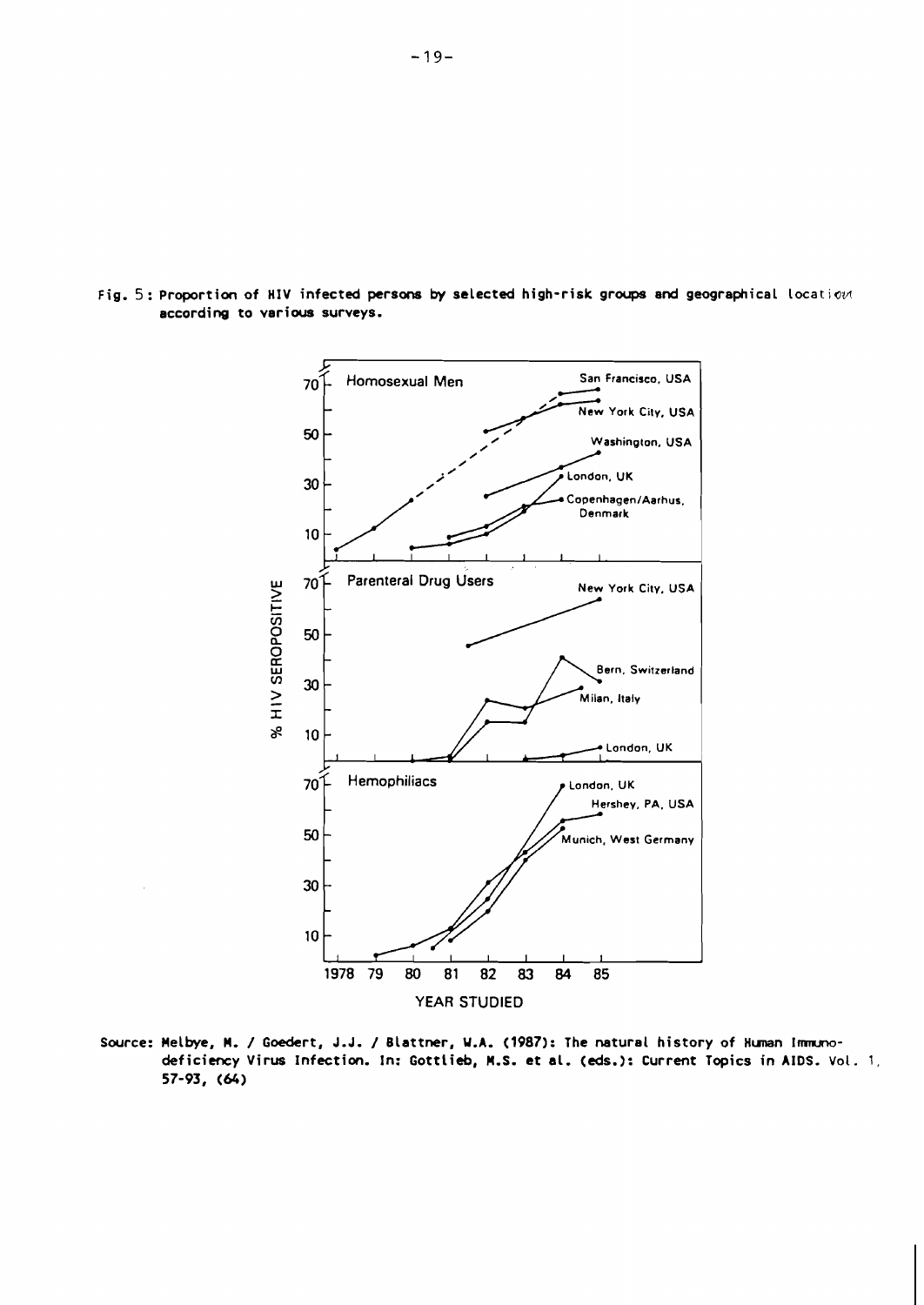#### Recent Working Papers Produced in IIASA's Population Program

Copies may be obtained at a cost of US \$ 5.00 each from IlASA's Publications Department.

- WP-86-01, *Ezploratory Analysis of the Umea Data at IIASA* by Arno Kitts. January 1986.
- WP-86-02, *Increasing Returns to Scale in Heterogeneous Populations* by Robin Cowan January 1986.
- WP-86-03, *Notes on the Efects of Cohort Size on Intergenerational Transfer* by Robin Cowan. January 1986.
- WP-86-06, *A Simulation Study of the Conditional Gaussian Diflusion Process Model of Survival Analysis* by Fernando Rajulton and Anatoli Yashin. February 1986.
- WP-86-09, *The Two Demographic Transitions of Finland* by Wolfgang Lutz. February 1986.
- WP-86-19, *The Division of Labor for Society's Reproduction: On the Concentration of Childbearing and Rearing in Austria* by Wolfgang Lutz and James Vaupel. April 1986.
- WP-86-29, *Dialog System for Modeling Multidimensional Demographic Processes* by *S.*  Scherbov, A. Yashin, and V. Grechucha. June 1986.
- WP-86-34, *Culture, Religion and Fertility: A Global View* by W. Lutz. July 1986
- WP-86-37, *The LEXIS Computer Program for Creating Shaded Contour Maps of Demographic Surfaces* by *B.* Gambill, J. Vaupel, and A. Yashin. August 1986.
- WP-86-53, *Population Models Analysis Program (POPMA N)* by A. Lewandowska. October 1986.
- WP-86-59, *Cancer Rates over Age, Time and Place: Insights from Stochastic Models of Heterogeneous Populations* by J. Vaupel and A. Yashin. October 1986.
- WP-86-60, *Heterogeneity in Composite Link Models* by C. Vanderhoeft. October 1986.
- WP-86-63, *Derivative-free Gauss-Newton-like Algorithm for Parameter Estimation* by *S.*  Scherbov and V. Golubkov. November 1986.
- WP-86-69, *Modelling Kinship with LISP A Two-Sex Model of Kin-Counts* by J. Bartlema and L. Winkelbauer. November 1986.
- WP-86-74, *Computation of Multi-State Models using GA USS, A Matriz Based Programming Language* by A. Foster and N. Keyfitz. December 1986.
- WP-86-76, *Structural Minimization of Risk on Estimation of Heterogeneity Distributions*  by A. Michalski and A. Y ashin. December 1986.
- WP-86-77, *A Note on Random Intensities and Conditional Survival Functions* by A. Yashin and E. Arjas. December 1986.
- WP-86-78, *Cause Specific Mortality in Japan: Contour Maps Approach* by *B.* Gambill, A. Yashin, J. Vaupel, Z. Nanjo, and T. Shigematsu. December 1986.
- WP-86-81, *Kinship and Family Support in Aging Societies* by D. Wolf. December 1986.
- WP-87-12, *Comparative Anatomy of Fertility Trends: The Aging of the Baby Boom* by W. Lutz and A. Yashin. January 1987.
- WP-87-13, *Using the INLOGIT Program to Interpret and Present the Results of Logistic Regressions* by D. Wolf. January 1987.
- WP-87-46, *The Multistate Life Table with Duration-Dependence* by D. Wolf. May 1987